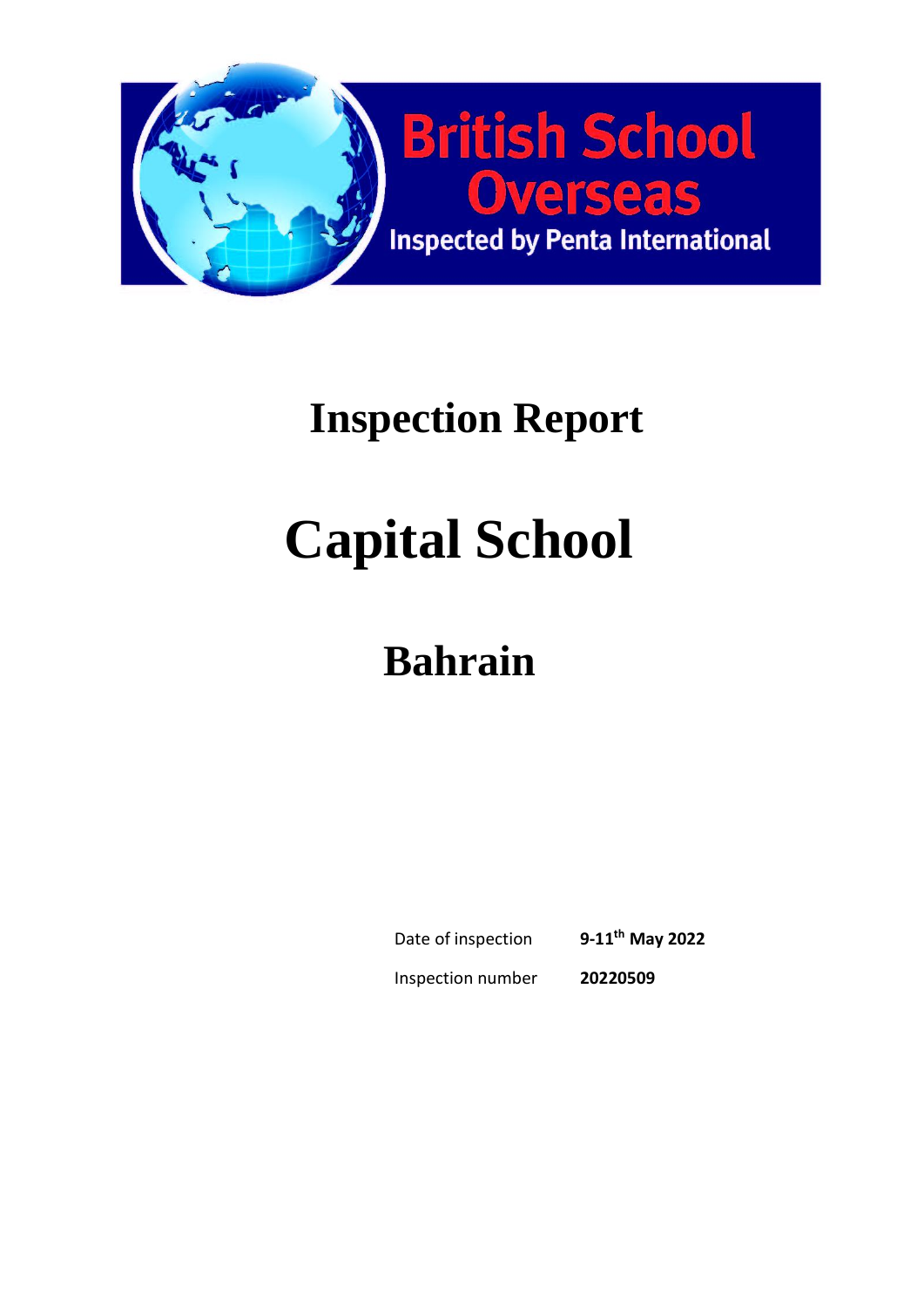

**9 th – 11th May 2022** 

| Contents       |                                                                                       | Page |  |  |
|----------------|---------------------------------------------------------------------------------------|------|--|--|
| 1              | Purpose and scope of the inspection                                                   |      |  |  |
| $\overline{2}$ | Compliance with regulatory requirements                                               |      |  |  |
| 3              | Overall effectiveness of the school                                                   |      |  |  |
|                | What the school does well<br>3.1                                                      | 3    |  |  |
|                | Points for improvement<br>3.2                                                         | 4    |  |  |
| 4              | The context of the school                                                             | 6    |  |  |
|                | 4.1 The British nature of the school                                                  | 8    |  |  |
| 5              | <b>Standard 1</b><br>The quality of education provided by the school                  |      |  |  |
|                | 5.1 Curriculum                                                                        | 9    |  |  |
|                | 5.2 Teaching and assessment                                                           | 12   |  |  |
|                | 5.3 Standards                                                                         | 14   |  |  |
| 6              | <b>Standard 2</b><br>The spiritual, moral, social, and cultural development of pupils |      |  |  |
| 7              | <b>Standard 3</b><br>The welfare, health, and safety of pupils                        |      |  |  |
| 8              | <b>Standard 4</b><br>The suitability of the proprietor and staff                      |      |  |  |
| 9              | <b>Standard 5</b><br>The premises and accommodation                                   |      |  |  |
| 10             | <b>Standard 6</b><br>The provision of information for parents, carers, and others     |      |  |  |
| 11             | <b>Standard 7</b><br>The school's procedures for handling complaints                  |      |  |  |
| 12             | <b>Standard 8</b><br>Leadership and management of the school                          | 25   |  |  |

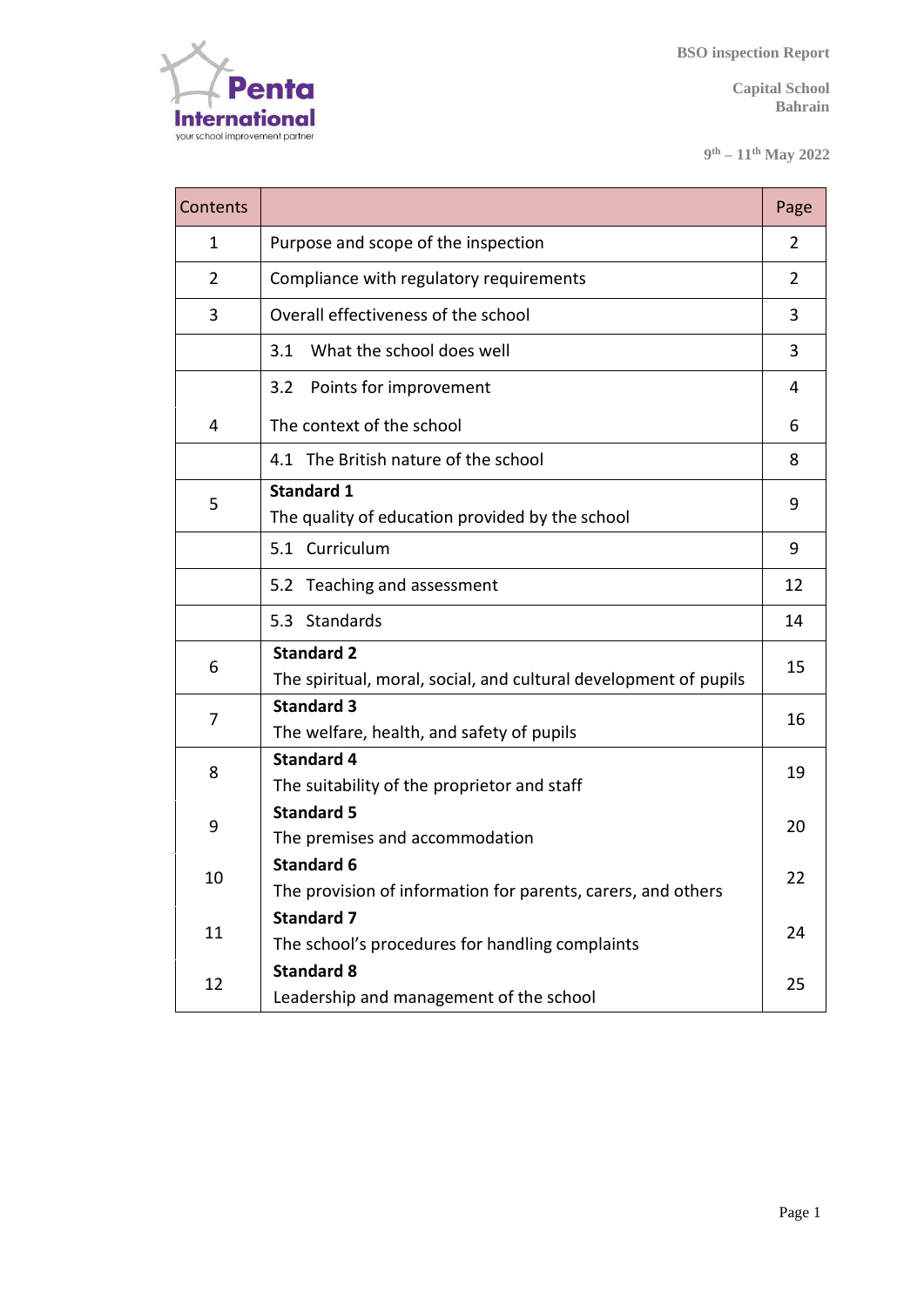

**Capital School Bahrain** 

**9 th – 11th May 2022** 

#### 1. Purpose and scope of the inspection

The Department for Education has put in place a voluntary scheme for the inspection of British schools overseas, whereby schools are inspected against a common set of standards that British schools overseas can choose to adopt. The inspection and this report follow the Department for Education (DfE) schedule for the inspection of British schools overseas.

The purpose of the inspection is to provide information to parents, teachers, senior managers, and the school's management on the overall effectiveness of the school, the standard of education it provides and its compatibility with independent schools in the United Kingdom.

The inspection and report will cover the key areas of quality of the curriculum; quality of teaching and learning; the spiritual, moral, social, and cultural development of; their welfare, health, and safety; the suitability of the proprietor and staff; the school's premises and accommodation (including boarding); and the school's complaints procedures. An essential part of the inspection is considering the extent to which the British character of the school is evident in its ethos, curriculum, teaching, care for and pupils' achievements.

This inspection was completed by Penta International. Penta International is approved by the British Government for the purpose of inspecting schools overseas. As one of the leading inspection providers, Penta International reports to the English Department for Education (DFE) on the extent to which schools meet the standards for British schools overseas.

During the inspection visit, inspectors observed all teachers. School documentation and policies were analysed, and data reviewed. Pupils' workbooks were scrutinised. Discussions were held with the senior staff, the board of governors, a range of teachers, parents, and groups of pupils. Two and a half school days were monitored. The lead inspector was Nicola Walsh. The team members were Reema Abishmt and Brittany Smith.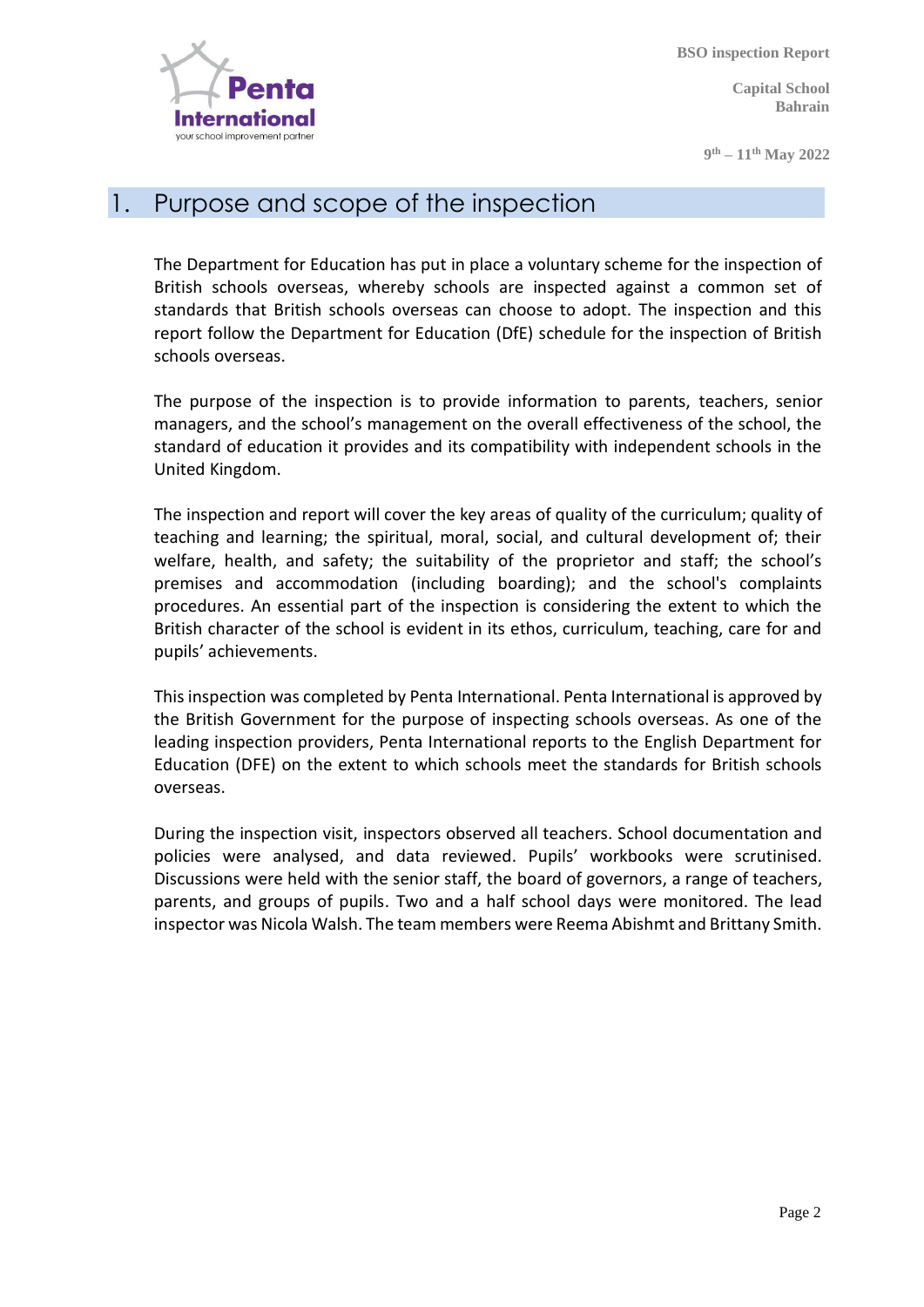

**Capital School Bahrain** 

**9 th – 11th May 2022** 

#### 2. Compliance with regulatory requirements

Capital School Bahrain meets the standards for British Schools Overseas.

#### 3. Overall effectiveness of the school

The school offers a British education that is well suited to meet the needs of its pupils.

The curriculum draws upon English schemes of work, is adapted to include the ministry requirements, and is balanced. Across the school pupils gain new knowledge and enjoy learning.

Teachers provide a good level of education. Pupils' behaviour is good, they are respectful of one another and of all staff. Teachers and leaders are supportive and are keen to see the school improve further.

Pupils are known to all staff and the school's principal. There is a strong family and community ethos around the care, guidance, and support that the school provides.

Parents are very positive about the school and the education that the school offers.

Pupils are articulate and have a good command of English. Standards of attainment are in line with related expectations in the UK and are improving over time.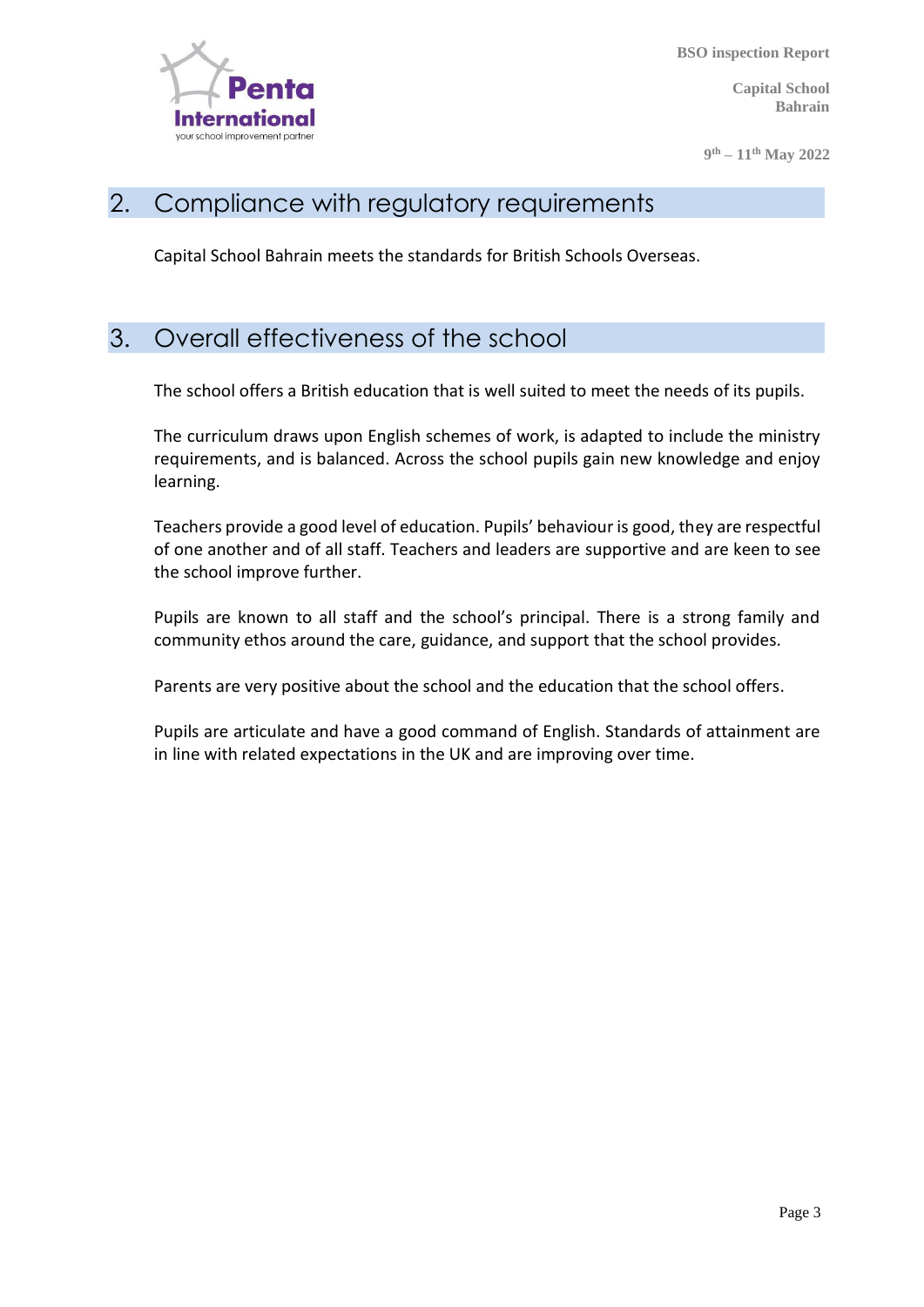

**Capital School Bahrain** 

**9 th – 11th May 2022** 

#### 3.1 What the school does well

The school has many strengths which include:

- Pastoral care and guidance
- The sharing of good practice to further improve teachers' performances
- Positive relationships between staff and pupils
- Leadership roles for pupils
- Improving standards in English and mathematics
- Confident, friendly, and articulate pupils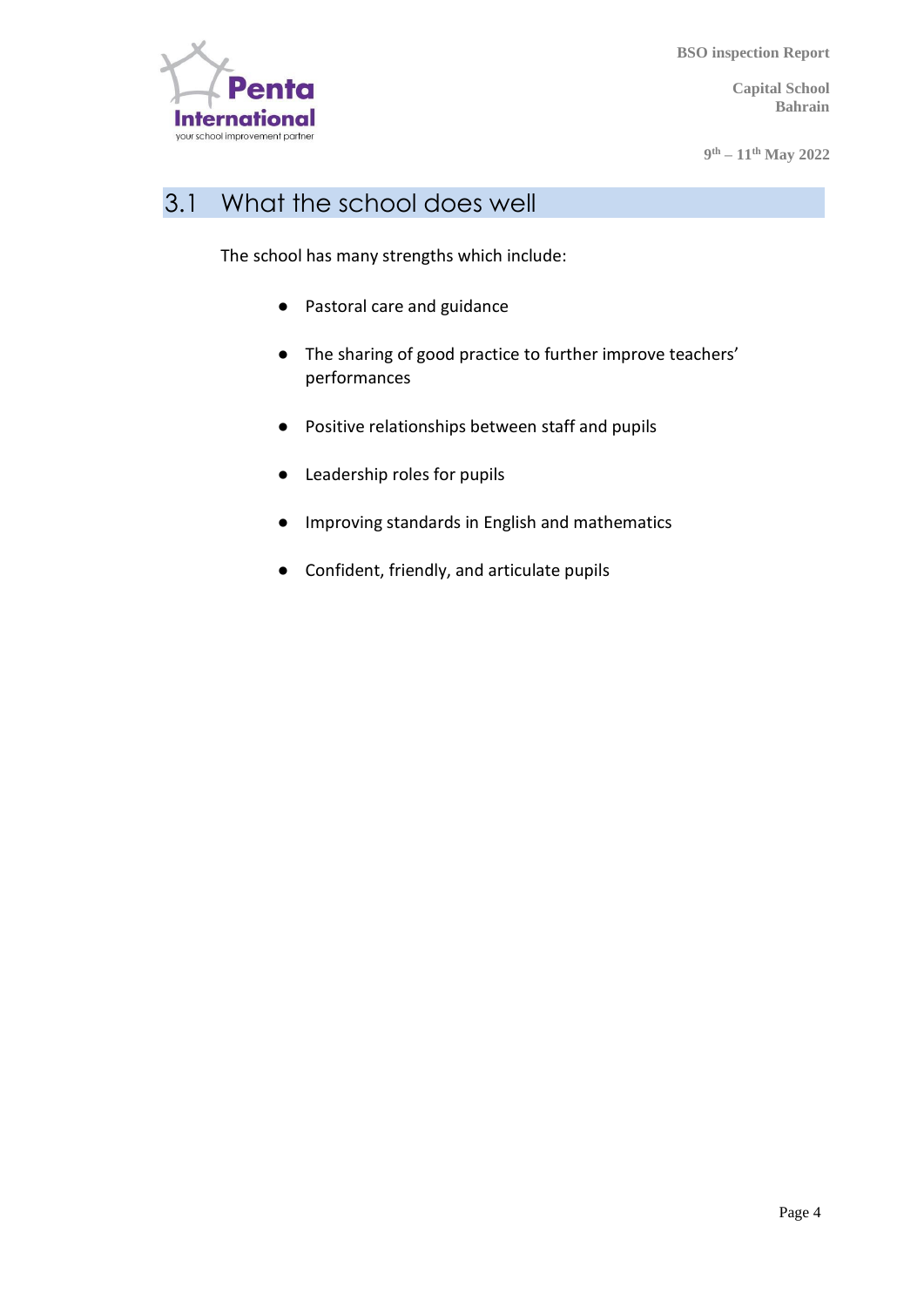

**Capital School Bahrain** 

**9 th – 11th May 2022** 

#### 3.2 Points for improvement

Whilst not required by regulations, the school might wish to consider the following points for development:

- Develop and empower a strong senior leadership team, that can (for example)
	- manage change and influence policy decisions
	- ensure subject leaders are in place to monitor and evaluate the quality of teaching and outcomes for pupils
- improve visibility of safeguarding systems, across the school, including developing a PHSE curriculum for all pupils
- Improve the quality of all teaching, so that it is consistently good or better, including by putting a greater focus on monitoring pupils' progress in lessons, in pupils' work books and through assessments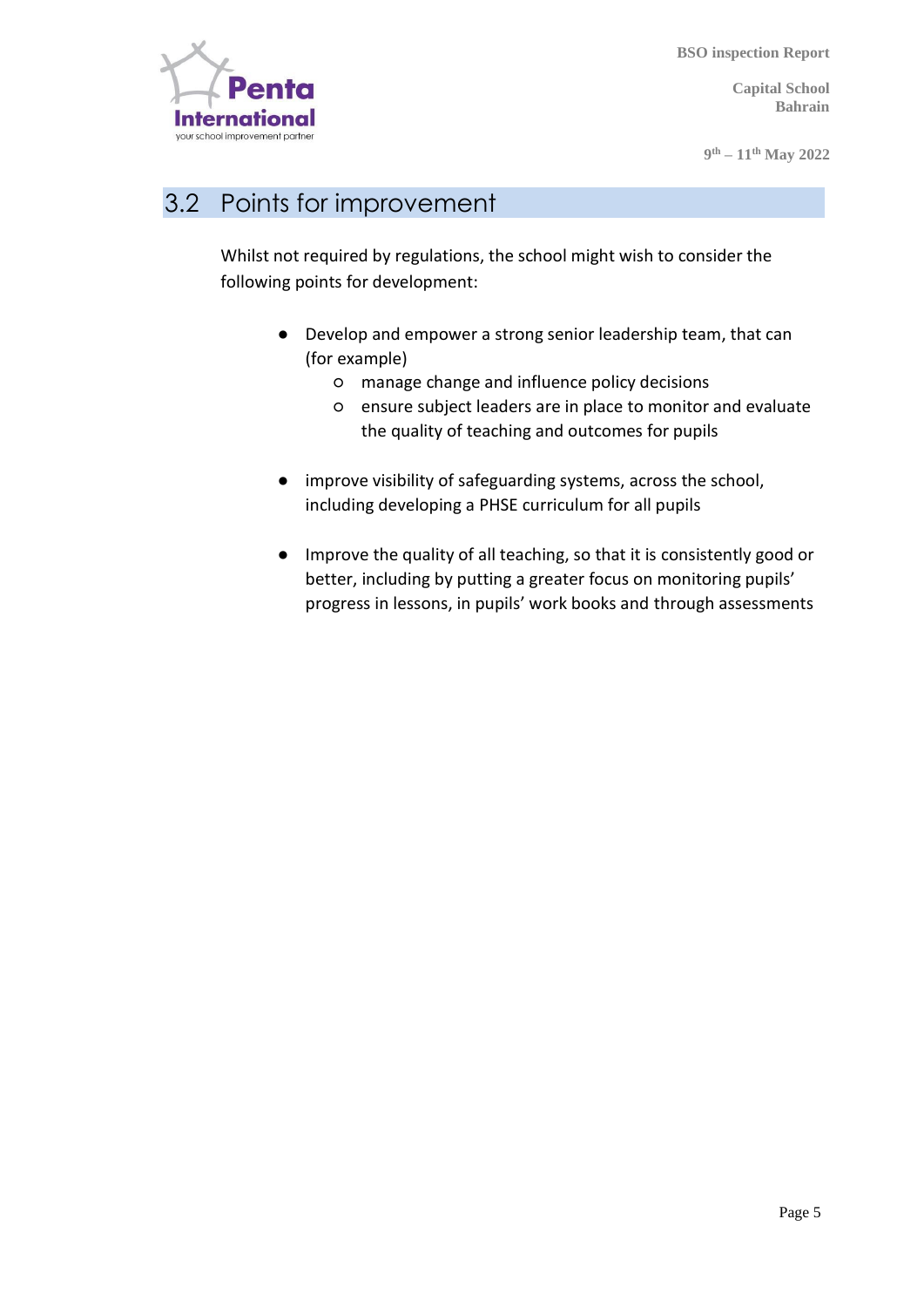

**Capital School Bahrain** 

**9 th – 11th May 2022** 

### 4. The context of the school

| Full name of school                       | Capital School                |                             |                               |  |
|-------------------------------------------|-------------------------------|-----------------------------|-------------------------------|--|
| <b>Address</b>                            | Al Ahli Club, Zinj, Bahrain   |                             |                               |  |
| Main telephone #                          | +973 1700 8880                |                             |                               |  |
| Website                                   | www.capitalschoolbahrain.com  |                             |                               |  |
| Email                                     | info@capitalschoolbahrain.com |                             |                               |  |
| Principal                                 | Mrs. Nicola Matthews          |                             |                               |  |
| Chair of board of<br>governors/proprietor | Mr. Adel Al Safar             |                             |                               |  |
| Age range                                 | 3-12 years                    |                             |                               |  |
| Number of pupils                          | Total = $437$                 | Boys = $234$                | $Girls = 203$                 |  |
| Pupil numbers by age                      | $(0-2 \text{ years})$<br>0    | $(3-5 \text{ years})$<br>58 | $(6-11 \text{ years})$<br>353 |  |
| on date of entry                          | $(12-16 \text{ years})$<br>26 | $(17-18 \text{ years})$     | $(18 + years)$                |  |
| Total number of<br>part-time pupils       | 0                             |                             |                               |  |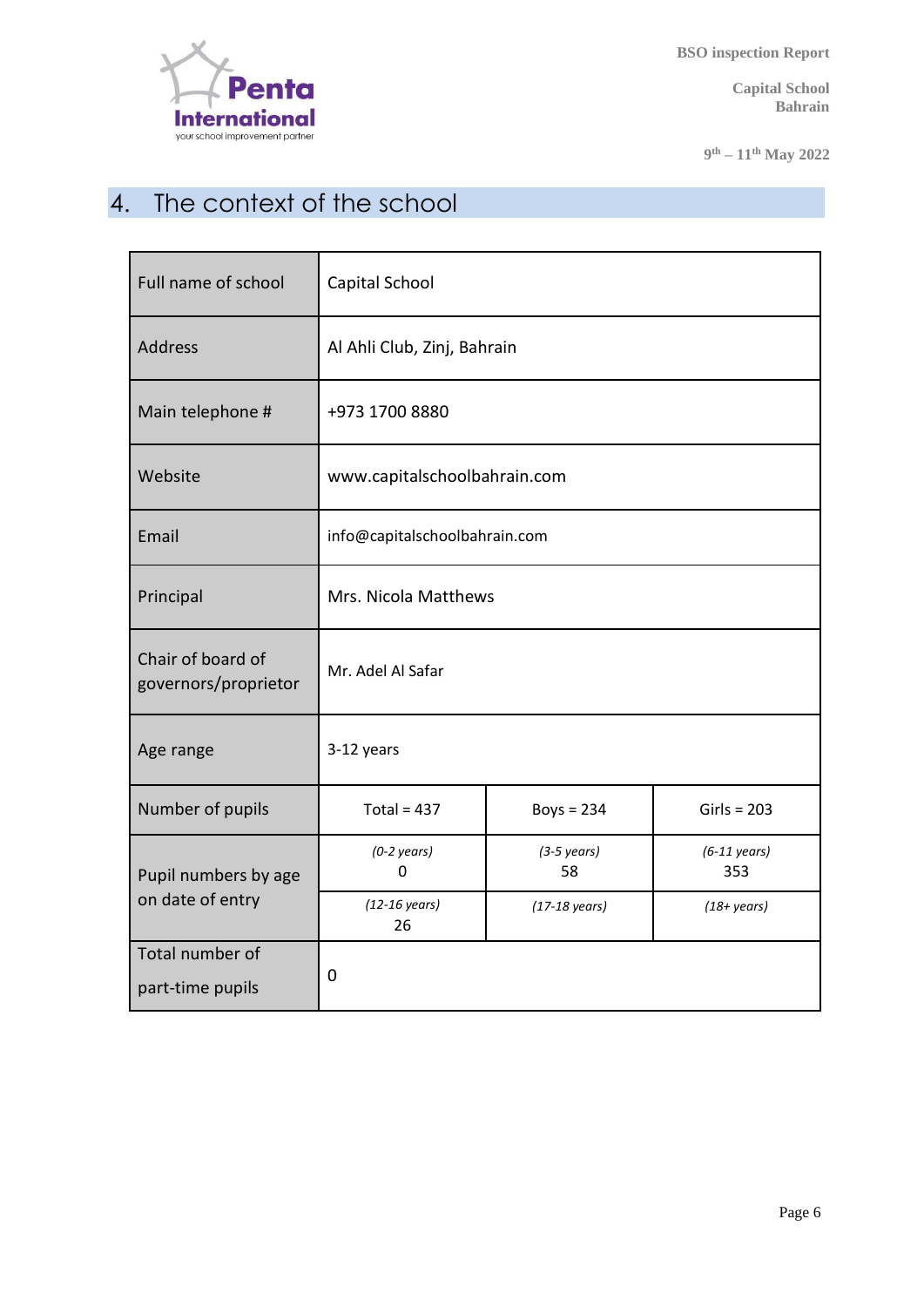

**Capital School Bahrain** 

**9 th – 11th May 2022** 

The Capital School Bahrain is situated in Manama Bahrain and offers international coeducation for pupils aged 3 to 12 years old. It is not licensed to take on pupils with special educational needs. The school was established in January 2015 and has grown considerably. Such that the school is locating to new premises at the start of August 2022. Once the school has relocated the school will begin to grow into an all through school offering education up to year 13.

A new principal was appointed to the school in August 2020 and has made significant positive changes to the school such that she has the trust of parents and staff. The school is now thriving after a period of online learning.

The pupils on roll at the school represent many different nationalities of which the majority are nationals of Bahrain. Other pupils are nationalities of countries such as Egypt, India, Pakistan, and Jordan. As a result, almost all pupils speak English as a second language. Although the school has suffered from a decline in pupils on roll this is now improving. Many pupils join the school into established year groups, in September 2021, 55% of pupils joined in year 1 and year 2.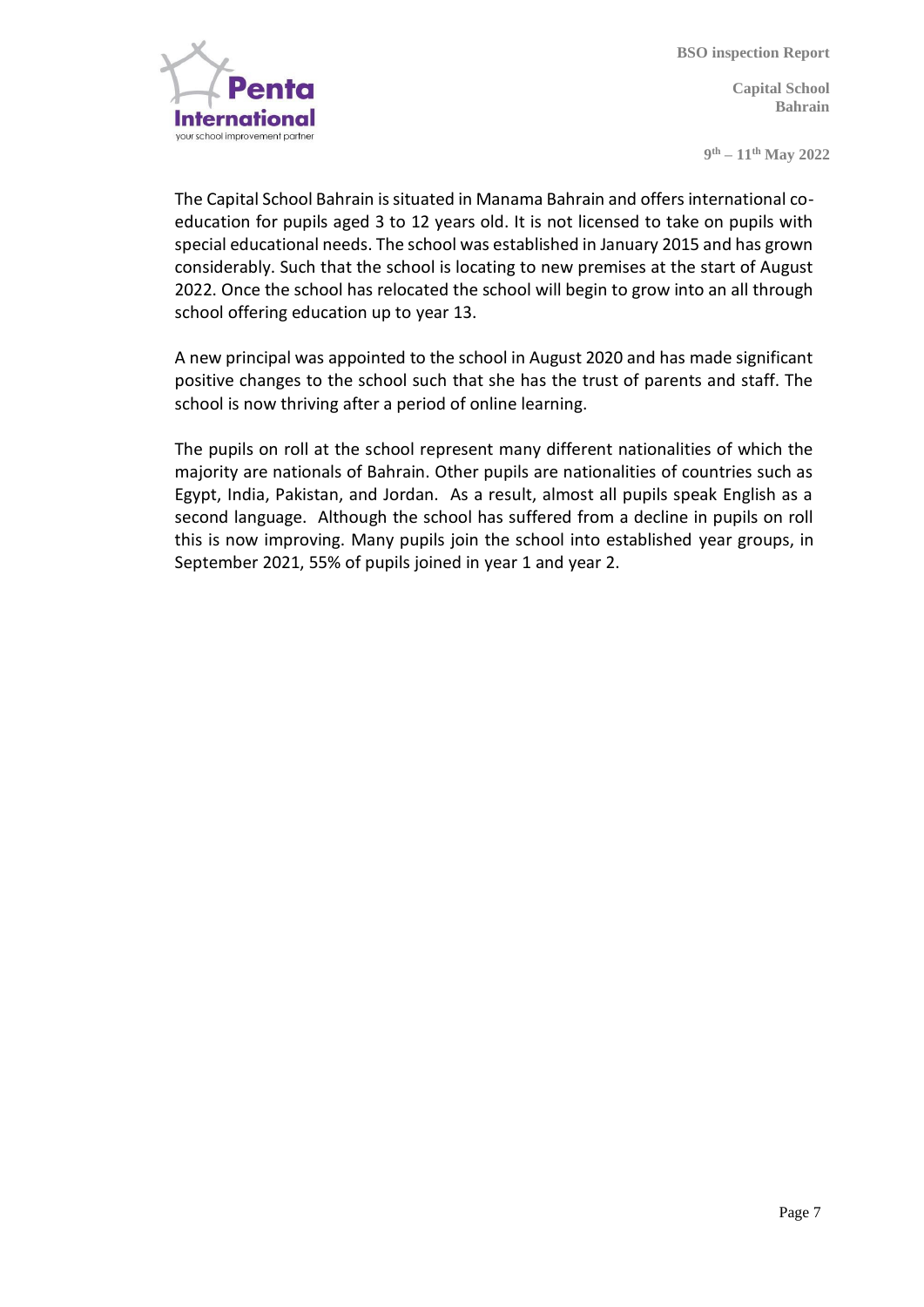

**Capital School Bahrain** 

**9 th – 11th May 2022** 

#### 4.1 British nature of the school

- The school delivers the English National Curriculum (ENC) and the Early Years Foundation Stage (EYFS)
- The school is organised into Key Stages and year groups
- The school's assessments are UK sourced
- The school promotes British values through the school's curriculum, ethos, displays and events
- The school is resourced in materials that are in use in English curriculum schools
- The school has a uniform policy, like many English schools
- The school's four houses are named after British monarchs' royal residencies
- Classes are named after British trees
- The school's house point, and rewards system reflect those used in English schools
- The school has a large majority of teachers trained in UK educational institutions with UK qualifications
- The academic calendar replicates that of a British school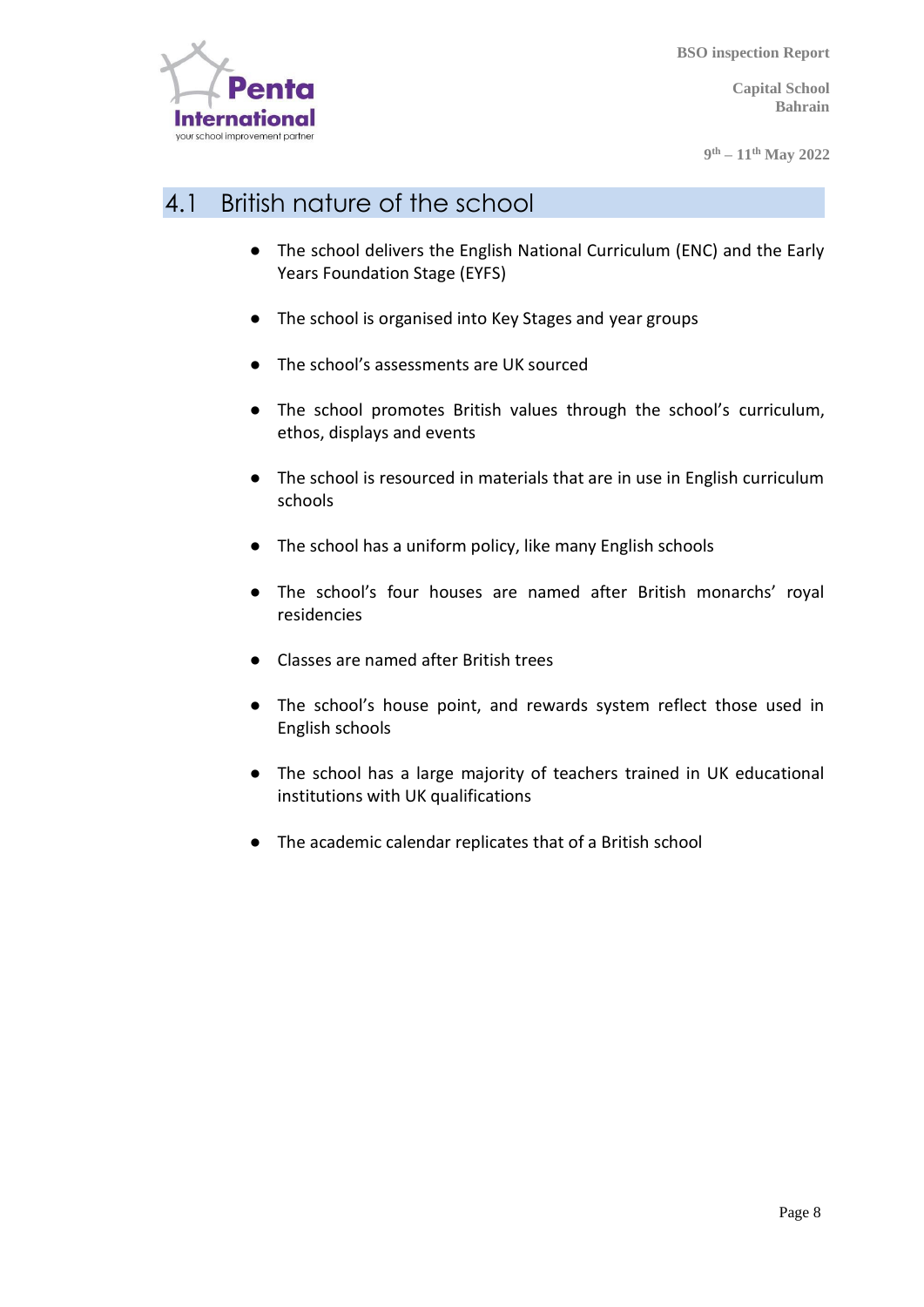**Capital School Bahrain** 

**9 th – 11th May 2022** 



#### *5. Standard 1* The quality of education provided by the school

The quality of education provided by Capital School Bahrain is good and meets the requirements of the BSO Framework.

#### 5.1 Curriculum

The school has a curriculum policy which states that the school follows the English National Curriculum (ENC) for pupils in primary and secondary sections. EYFS is in place for pupils under the age of 5. The curriculum is also adapted to fully incorporate the requirements of Bahrain Ministry of Education and offers Islamic studies, social studies, and Arabic.

Specialist teachers deliver Arabic, Islamic and social studies, French, ICT and PE across the primary and secondary school. Years 1-5 are taught by one teacher for all subjects to include English, mathematics, science, history, geography, and art. However, year 5 have specialist science teaching. Years 6 and 7 are taught by specialist teachers for all subjects. The subjects offered to year 6 and 7 are English, mathematics, science, French, history, geography, PE, ICT. All year groups have a timetabled library session once a week.

The foundation stage curriculum provides a range of teacher led and play-based learning experiences. This is delivered through a themed curriculum. This was evident in a FS2 class where pupils were pretending to be in a spaceship and using the associated language of alien and planet. A FS2 pupil pretended to drive a space rocket and pupils watched the teacher attempt to launch a small rocket using recycled materials. There is a strong emphasis on literacy and numeracy within lessons and this includes the teaching of phonics. Outdoor provision enables pupils to take risks and improve aspects of their physical development, although the use of this area has been restricted by Covid. Teaching assistants are used effectively to deliver tasks to small groups of pupils well matched to their needs.

Long term and medium-term plans ensure that there is progression in acquisition of skills and knowledge as pupils move up the school following the requirements of the ENC. The school delivers the curriculum through published schemes of work for mathematics and reading assessment. Pupils' communication skills are embedded as they work in groups and investigate problems. Year 4 pupils were able to talk in groups to solve a question about circuits. They then were asked to test their answers and were provided with materials to do this. However,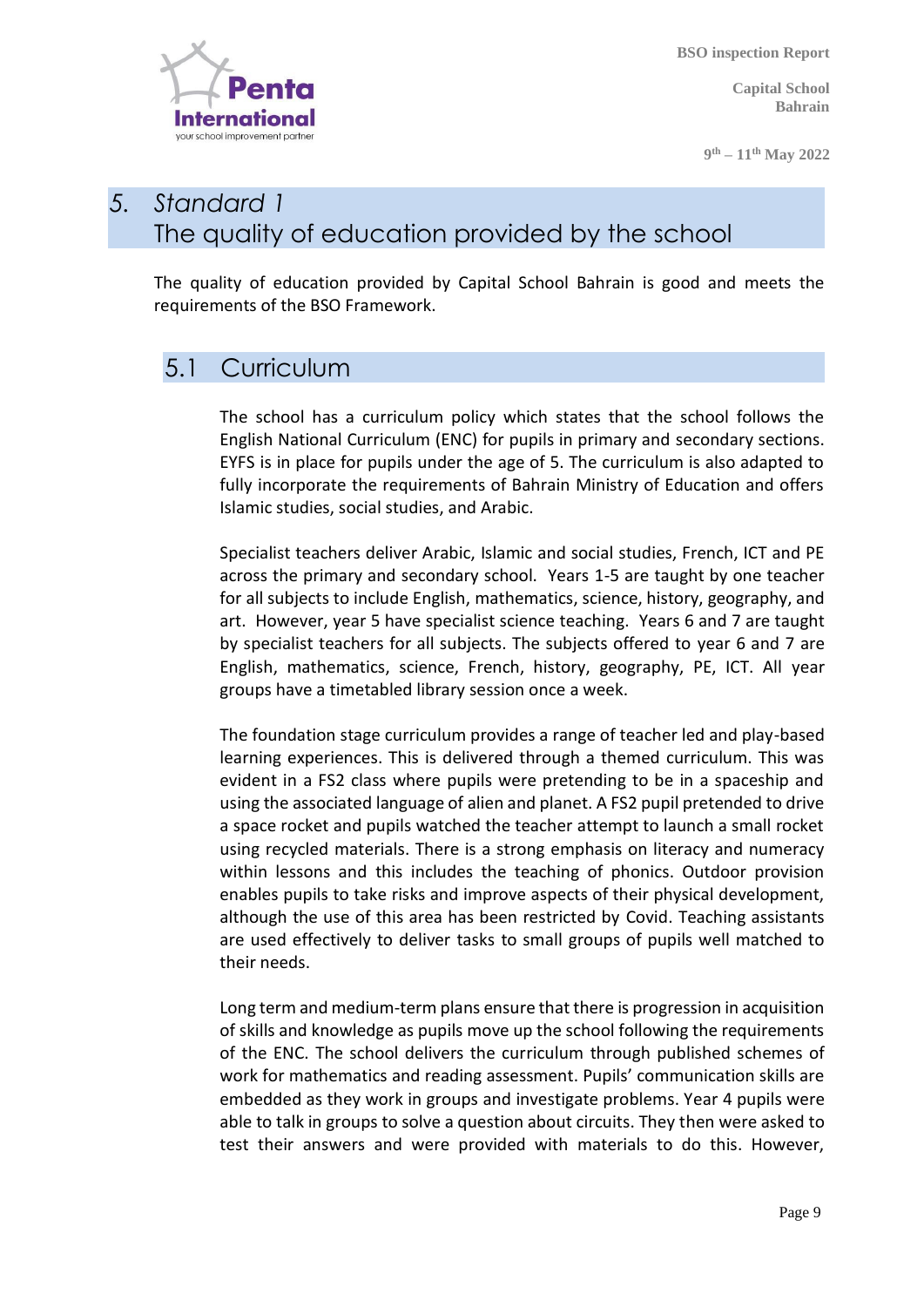nternatio your school improvement partner

**Capital School Bahrain** 

**9 th – 11th May 2022** 

collaboration and discussion has been restricted due to Covid and these pupils worked effectively and within the guidelines. The curriculum also enables pupils to learn about British culture. In a year 4 history lesson pupils studied the invasion of Romans into Britain and in year 3, pupils were reading historical fiction based on 11th century Britain.

Reading is encouraged through the curriculum. For example, in year 3, pupils were reading and enjoying 'The Anglo-Saxon Boy' where pupils discussed the actions of the main character. The strong focus on phonics teaching in the foundation stage classes is enabling pupils to begin to read words quickly. Pupils were observed blending and segmenting sounds in the foundation stage. Also, a focus on the use of language through play was very evident. However, a consistent phonics programme is not yet in place such that the strong phonics provision in foundation stage is not yet being built upon. Timetabled library sessions led by the school's librarian ensure pupils across the school are exposed regularly to good quality texts. Events such as World Book Week and a visit to the children's library at a local cultural centre further promote a love of reading across the school. A trophy is awarded to the pupil who reads the most books in the year group. Pupils have access to a wide range of texts through an online library and pupils are seen reading in their free time across the school.

A wide range of extra-curricular activities were in place before the restrictions to prevent the spread of Covid began to have an effect. There are plans to reestablish these now the pupils are back in school. However, themed days and events take place within the school day and events such as Languages Day enhance the curriculum and broaden pupils' experiences. A street party to celebrate the Queen's platinum jubilee has been planned to take place in the school in June. A range of visitors to the school enhance the curriculum and help to develop pupils' understanding of the world around them. Recent trips to a local theatre, a trip to a local cultural centre and Al Areen wildlife centre and local library trip have broadened pupils' understanding of the world.

PHSE is timetabled for non-Arabic speaking pupils once a week. Arabic speakers learn about social and moral issues through Islamic, social studies and Arabic classes. Pupils learn about topics such as healthy eating and social issues through curriculum activities. Pupils in year 2 learnt about keeping your community clean in an Arabic lesson. A group of year 2 non-Arabic speaking pupils enjoyed talking about how to play nicely and representing this as a drawing on a worksheet. In year 1 PSHE, pupils worked in groups to think of statements to say to show kindness to a character from a story who was being bullied. Circle time is a regular event in the foundation stage and Key stage 1 classes where pupils can talk about issues that are related to their daily lives. PHSE is also delivered discreetly through form tutor time at the start and end of the school day in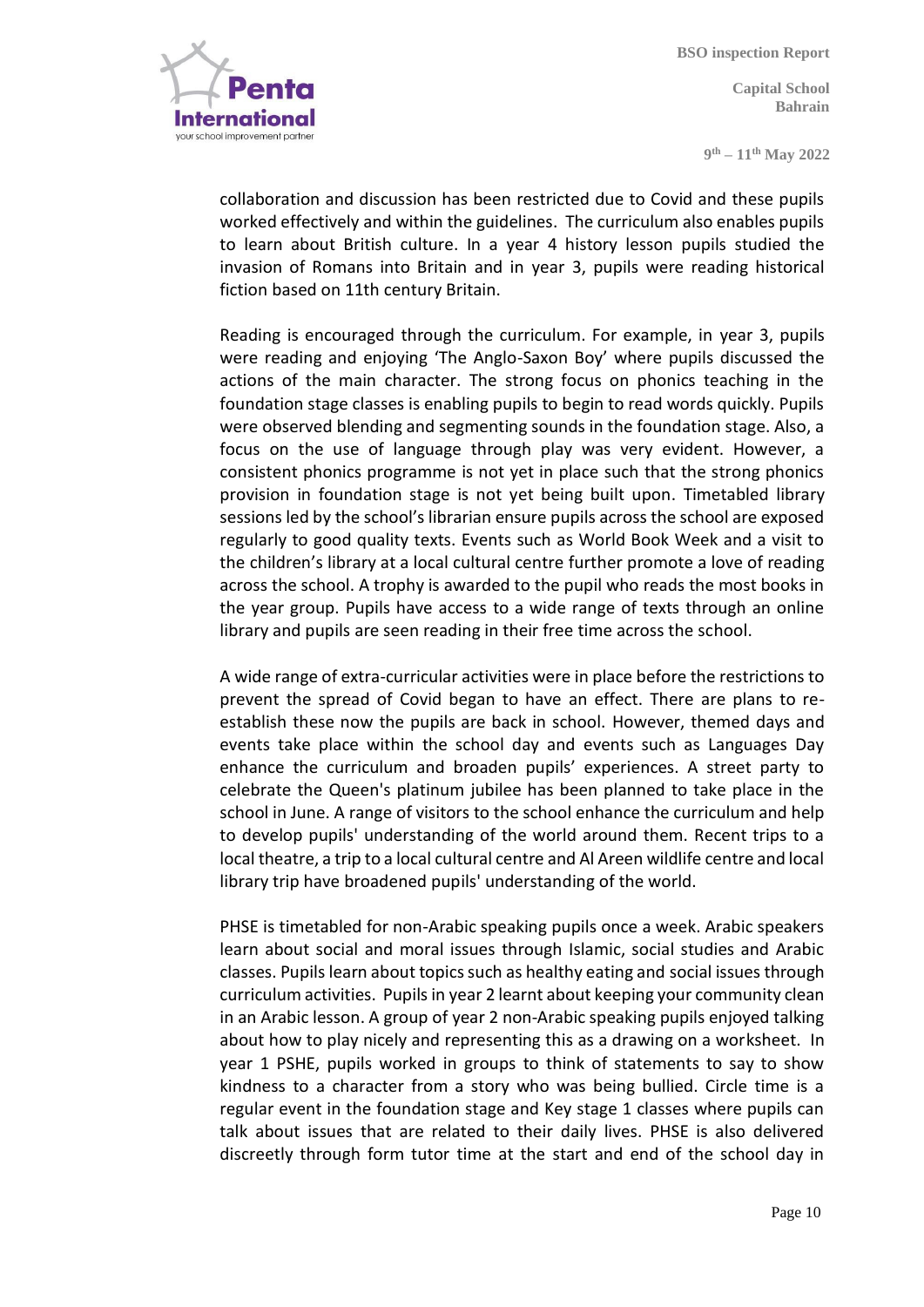

**Capital School Bahrain** 

**9 th – 11th May 2022** 

primary and secondary classes. However, a PHSE programme offered to all pupils would ensure all pupils have equal access to a high-quality curriculum.

Intervention for pupils who require support is in class and provided by teaching assistants overseen by the class teacher. Pupils with significant needs are not accepted into the school. However, when pupils are admitted and awaiting a diagnosis of need, they are very effectively supported by 1:1 provision until the school can find the appropriate provision for these pupils.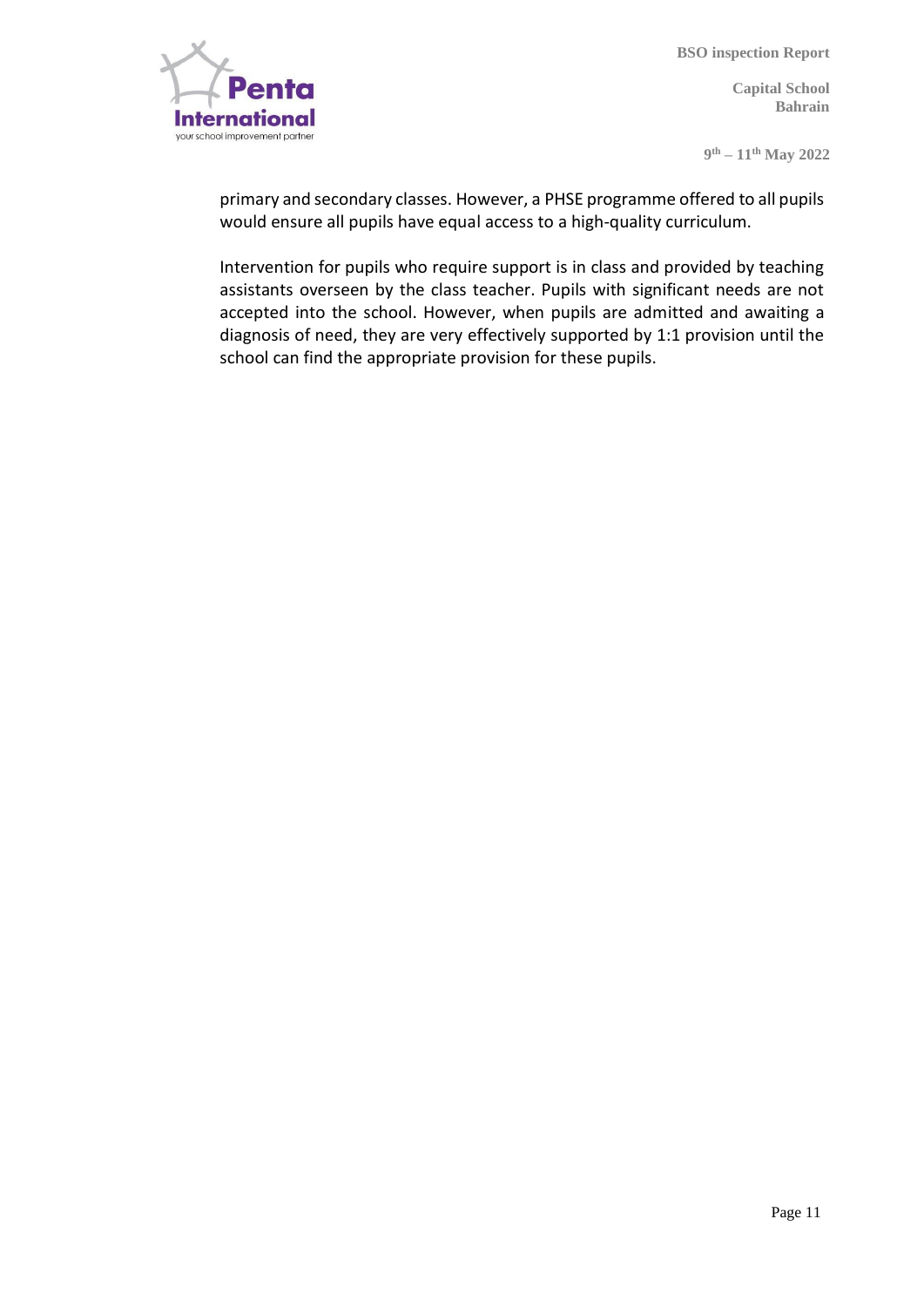Internatic your school improvement partne

**Capital School Bahrain** 

**9 th – 11th May 2022** 

#### 5.2 Teaching and assessment

Teaching across the school is good. Where good practice is shared this is impacting on improving the quality of teaching across year groups. Teachers use questioning well to check on pupils' understanding. Teachers plan lessons that follow the requirements of the ENC and EYFS and monitor pupils' understanding.

Teaching and assessment in the foundation stage is effective and meets the needs of the pupils. Teachers plan activities that are theme based and engage children's interest. The use of teaching assistants to deliver tasks well suited to individual children's needs is very effective and enables pupils to make progress. Teachers and teaching assistants set high expectations of behaviour, so that pupils are independent and can use equipment and resources appropriately. As a result, pupils tidy away and respond to teachers' commands very quickly, in a calm and purposeful manner.

The foundation stage leader uses assessment to measure the attainment of pupils against the early learning goals. She is new to the role, and she is sharing her knowledge across the foundation stage. This will empower other practitioners to make accurate and reliable assessments against the early learning goals. Pupils' workbooks evidenced that teachers are giving feedback that enables even the youngest children to make progress and learn from their mistakes.

In KS1 teachers plan tasks that engage pupils who are keen to learn. Teachers ask questions and pupils are eager to respond. Many lessons are planned around the use of the interactive whiteboard and through PowerPoint presentations. Most pupils respond quickly to the teacher's questions. However, teachers also facilitate class and table discussions, 'think-pair-share', is used as an approach to encourage pupils to talk about their ideas and focus less on the teacher.

In the best lessons teachers plan tasks that enable pupils to be active learners. In a year 2 science lesson pupils used magnifying glasses to draw diagrams and label parts of a plant. Where teachers plan tasks that are different there is a greater level of challenge for all pupils. In a year 2 mathematics lesson, different worksheets were pasted into pupils' workbooks prior to the start of the lesson.

In KS1, procedures and routines are embedded as seen in the classroom management techniques and smooth transitions. year 1 classes effectively use a countdown or clean up song to prompt students to prepare for the next lesson. 'I am learning to' statements are used in many subjects and year groups.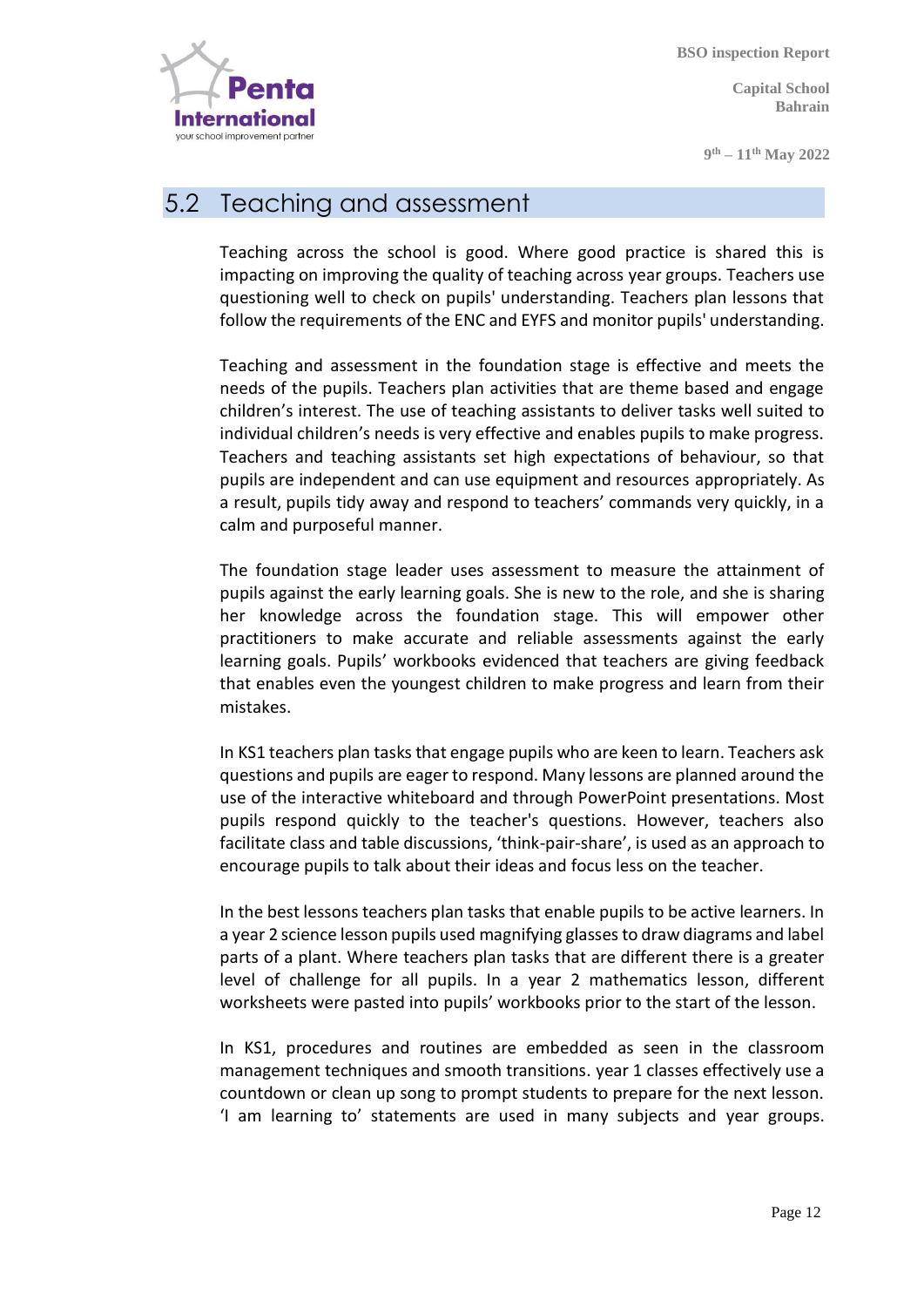

**Capital School Bahrain** 

**9 th – 11th May 2022** 

Teaching assistants are used to support pupils' learning in small, focused groups as well as whole group support.

In KS1, pupils' phonics screening assessments are in place and pupils' attainment is comparable to UK standards. Pupils who are identified as low attainers receive in class interventions administered by the teaching assistants and overseen by the class teacher, as well as one-to-one and group interventions with the learning support teacher.

In KS2 and year 7, teachers plan lesson that make good use of the time available and use methods and approaches used in English schools. A large majority of teaching is based upon the use of interactive white board to make presentations to the whole class. Teachers impart their knowledge to the pupils and then use questioning to check on understanding. In a lesson on coastline erosion the teacher questioned pupils to check on understanding of the images in the interactive whiteboard. However, there were missed opportunities for pupils to be active and explore the physical properties of chalk or granite.

Teachers ensure pupils have an accurate understanding of the terminology used, such as the word 'contaminants' in a lesson on flooding. In the best lessons observed pupils were active participants and tasks were well matched to abilities. In a year 4 science class pupils built electrical circuits, they listened well and responded to the teacher's instructions. In a year 3 mathematics lessons on subtracting fractions one teacher very effectively supported pupils working through tasks at their own pace and with different levels of challenge. In a history lesson pupils played a game to learn more about Mayan civilization. In these lessons where active learning was evident, pupils were purposefully engaged, and challenge was appropriate.

Assessment of pupils' work in primary and year 7 is inconsistent. There is a written marking policy, but this has not yet been implemented consistently across the school. Teachers test pupils regularly using published assessments for mathematics, science and reading. Teachers analyse the data from these tests, and this helps to identify the pupils who require more support, particularly in reading and mathematics. However, the tests used in reading are not consistent across key stage 1 and 2 so that the results are not easy to track and compare. A more consistent, structured tracking of reading assessments is needed to track data across year groups and throughout the school. Investing in a reading program to be used throughout the school and providing training for teachers would ensure the data collected is valid and reliable. However, it is only recently since the return to face-to-face teaching that tracking of reliable pupils' attainment data has been possible.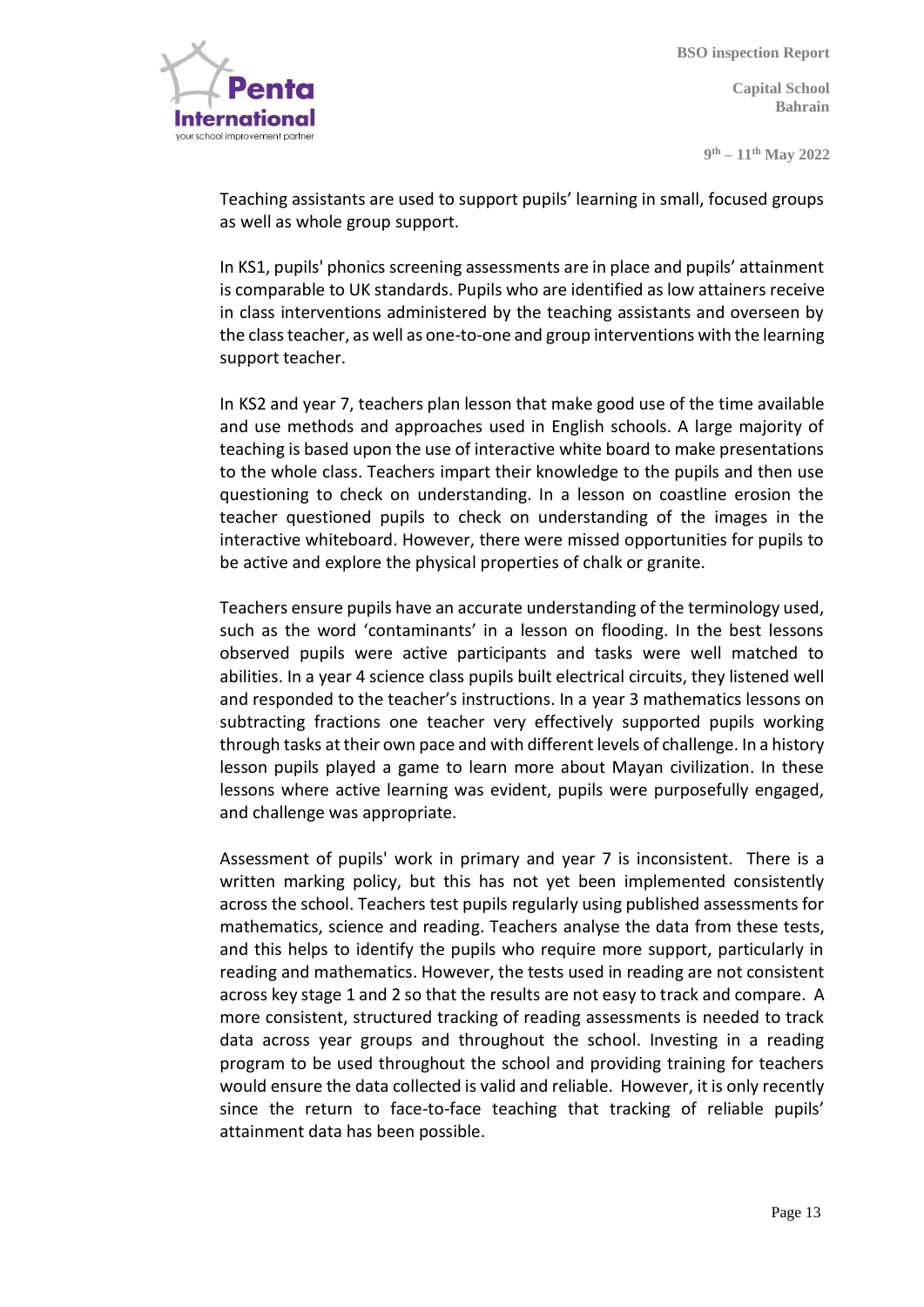nternatı your school improvement partne

**BSO inspection Report**

**Capital School Bahrain** 

**9 th – 11th May 2022** 

#### 5.3 Standards achieved by pupils

Pupils enjoy school and this is evident in good attendance. This is almost in line with UK standards after a long period of online learning. Pupils are friendly and confident. They are respectful of one another and the school's environment and one another. They play appropriately and interact well.

In lessons pupils are receptive learners, all pupils follow the teacher's instructions and listen attentively. They participate well by responding to questions. Pupils have a good standard of spoken English, although most pupils are speaking in English as a second language. English is the only language in use across the school.

The school's internal data shows that standards of attainment in English and mathematics in year 2 have consistently been slightly above age related standards. In year 6 there has been a significant improvement over the last 3 years in the percentages of pupils attaining age related expectations in English and mathematics. In 2021 the school's data indicates that pupils at the end of key stage 1 and key stage 2 were attaining in line with age related standards.

The school's internal assessment systems are not yet consistently reliable. This was evident in the mathematics data for this academic year, from term 1 to term 2. A closer analysis of the data by a subject specialist leader is required before the data can be seen as a reliable source of information regarding pupils' attainment across the school. However, in pupils' books and in lessons most pupils were working at the age-related expectations and following the curriculum standards. Pupils talked about making progress in learning new knowledge in mathematics and science.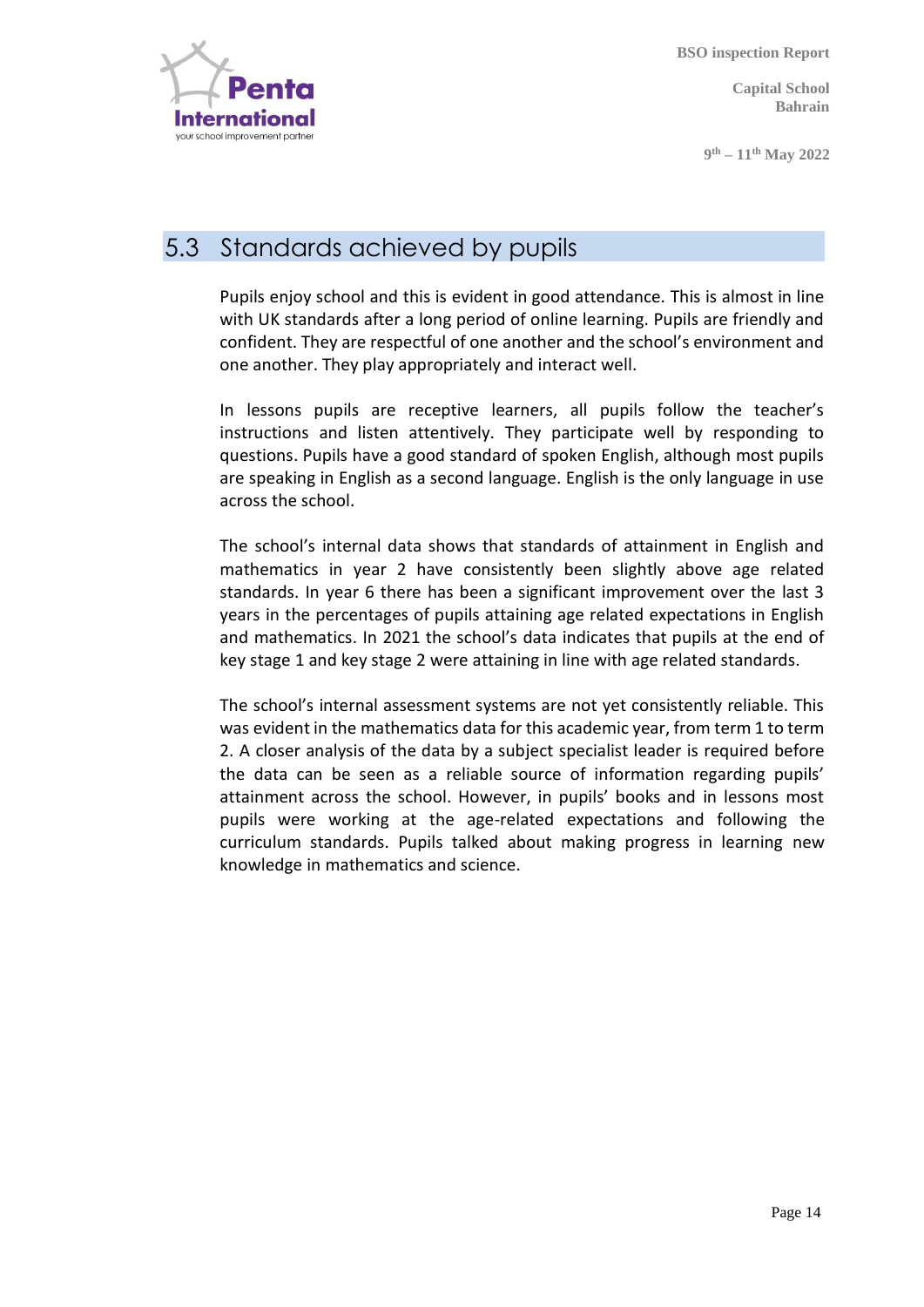

**Capital School Bahrain** 

**9 th – 11th May 2022** 

#### *6. Standard 2* Spiritual, moral, social & cultural development of pupils

The quality of the pupils' spiritual, moral, social, and cultural development meets the standard for BSO. It is good across the school.

Pupils are respectful of their own culture and those of others. The school ensures that cultural occasions are celebrated and shared across the school. Pupils celebrate world language day, cultural days, and Bahrain National days. They also celebrate British events and learn about British culture through the curriculum and in school events. Pupils also learn to understand moral and social issues through the promotion of events in the school's calendar such as Women's Day, Remembrance Day, and Think Pink days.

Pupils' moral values are embedded through the consistent application of the school's behaviour policy and the rewards system that is in use across the school. Pupils like to receive points on a social media app and accumulate house points, which lead to the award of the house cup. This is presented to the house with most points at the end of the year. The recent visit of a police officer to the school helped pupils to understand about the rule of law and how to be good citizens. The school has an anti-bullying week with events designed towards older pupils so that there is a clear understanding of bullying and how to respond to it. This has been led by the school's counsellor.

The school's student leadership team is prominent across the school. The head boy and girl greet pupils as they arrive at school each morning and help with temperature checks of pupils. A photograph of the school's leadership team is displayed in the entrance hall. House captains and prefects monitor break times and help to improve behaviour as pupils move around the school. They actively support younger pupils and are elected to their role from the older year groups in key stage 2 and year 7.

Pupils make relevant and purposeful contributions to the school by leading on events such as cultural day and initiating recycling bins across the school. Pupils also make regular contributions to the school's newsletter and school yearbook.

Harmony week recently took place to develop pupils' social skills after a long period of social distancing. This resulted in pupils being much more aware of how to be kind and respectful of one another particularly in upper key stage 2 and year 7.

The school has been unable to offer assemblies and the wide range of high quality extracurricular activities that were in place before the period of online learning. Pupils are looking forward to these being re-established in the future. Assemblies and timetabled tutor time at the end of the school day are often used for a quiet time of reflection.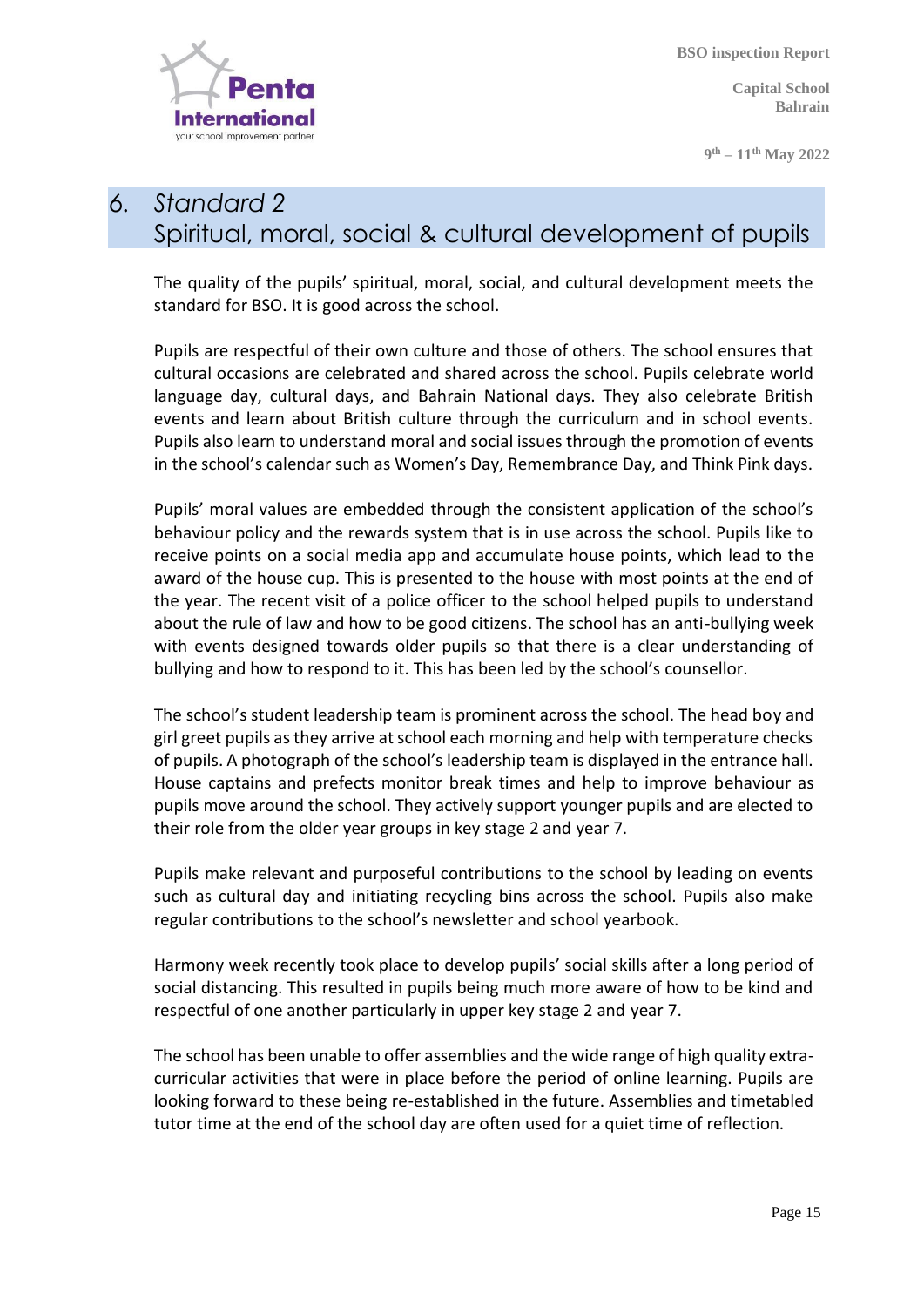

**Capital School Bahrain** 

**9 th – 11th May 2022** 

#### *7. Standard 3* The welfare, health, and safety of the pupils

The school meets the standard and is good.

There is a high level of pastoral care and guidance at the school. The school creates a friendly and welcoming environment for students. Members of the staff greet students during arrival and throughout the day. The school counsellor has a strong presence in the school and is accessible. Pupils stated that the best thing about school is, 'helping people, friendly teachers, nice people, friends and that they are always learning new stuff'.

Arrival and dismissal procedures are appropriately supervised and safe. Although during the inspection and in the schools records it was noticed that each day a few pupils arrive late. A security guard monitors each of the two perimeter gates. Every person who enters the school premises has their temperature checked as required by local health regulations. The school has two buses that are hired from an external company and include a bus nanny. All pupils are required to use their seat belt when taking the bus. The bus coordinator and bus nanny ensure all pupils are safe and accounted for during arrival and dismissal. Bus pupils enter through an additional entrance, which is monitored by a security guard.

The school counsellor is new to the school this year. She provides effective support for behaviour and emotional issues through an open-door policy and being very proactive within the school community. She is establishing records on pupils at the school and has taken over the behaviour log, although major behaviour infractions are rare. Minor behaviour incidences are quickly dealt with. The school's counsellor deals with behaviour issues in line with the school's policy through a supportive and restorative approach. Pupils and parents report that bullying is rare at the school and that behaviour is good.

Pupils who are absent are promptly called by the school counsellor on the first day of absence. Daily records are kept on pupils' attendance and absences are closely monitored. Each week, the class who has the highest attendance of the week receives the 'Best Attendance Trophy'. Attendance is also reported in the weekly newsletter to further promote good attendance.

Parents report that they feel their children are safe while at school. Pupils report that they feel safe because the principal and counsellor are always visible around the school, and at the start and end of the school day. All staff have received appropriate training in safeguarding, fire safety and first aid. Teachers know whom to contact should they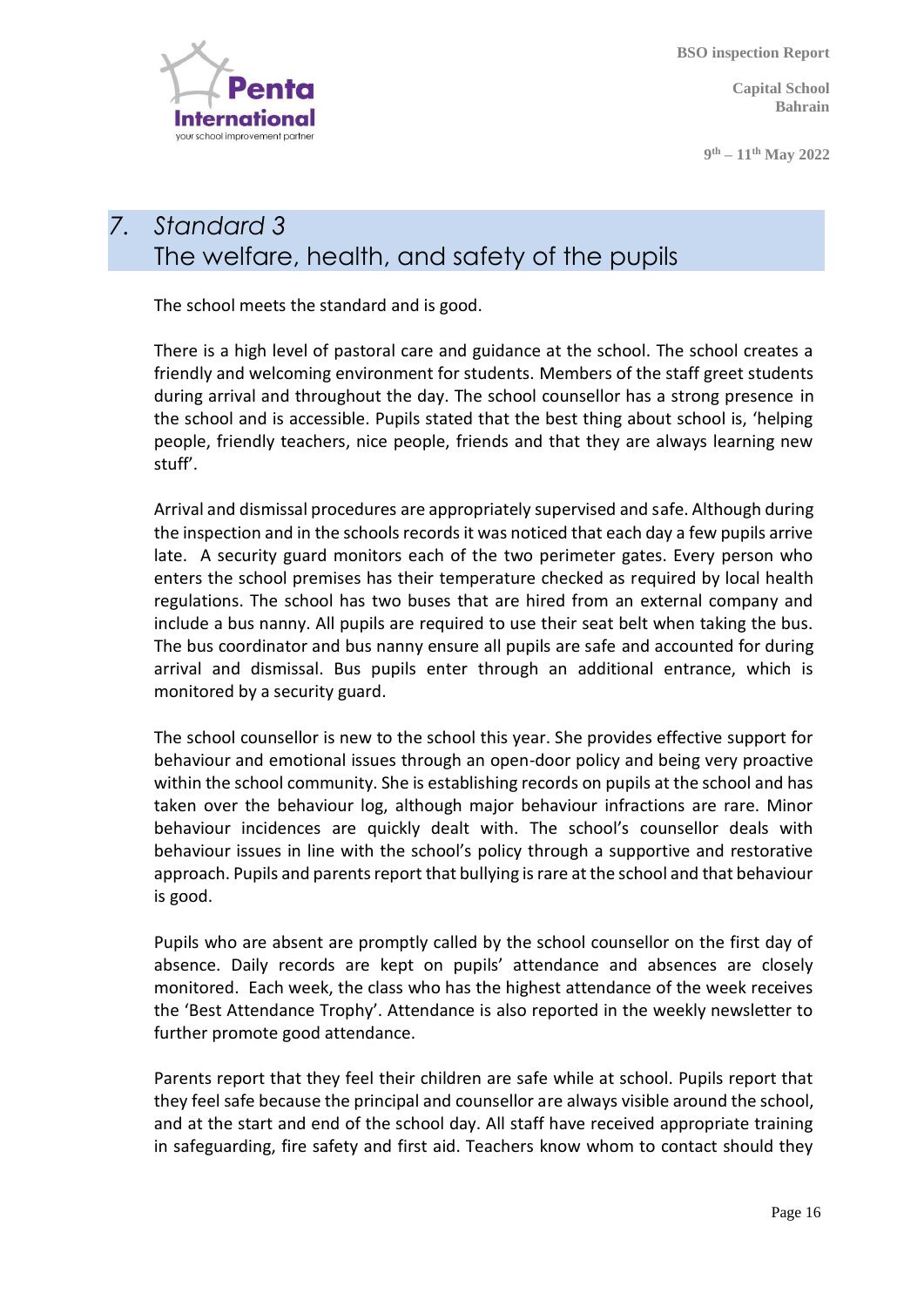

**Capital School Bahrain** 

**9 th – 11th May 2022** 

have concerns about their pupils, but this was not always clear with support staff. It is recommended that further training should take place to ensure that all staff at the school fully understand the highest professional standards around keeping children safe.

Supervision of pupils at break times and around the school is appropriate and effective. Outdoor areas are pleasant and appropriately resourced for all pupils at break times. The younger pupils share a gated area that contains several slides and a tunnel. Remaining outdoor areas are shaded and enclosed with a perimeter fence. Pupils stay in their designated area so that year groups and classes do not mix as per Covid regulations.

An up-to-date record is in place for fire drills and the testing of fire alarms. There are regular fire drills, the most recent of which was completed in March. The school reports that the building can be evacuated quickly from the upper floors via the one wide stairway. There are fire extinguishers throughout the school with a clear record of maintenance on each unit. The evacuation and exit points are clearly labelled throughout the school. The school does not yet have a lock down drill in place.

A risk management policy is in place with a sample of risk assessments available. The school should consider appointing an appropriate person who has the responsibility and is fully trained to write and implement risk assessments across the school. This will ensure all areas of the school, where there is an increased risk, are risk assessed, reviewed and records stored centrally.

The school's site maintenance team are effective in maintaining a site that is safe and fit for purpose through regular reviews. The school site has a high perimeter fence which is monitored with sensors and CCTV cameras that can be accessed in the IT room, the principal's office or offsite. Corridors, the science laboratories, and ICT laboratory are also monitored by cameras. Visitors are not required to carry an identity pass that indicates they are visitors to the school.

Cleaners are assigned areas in the school to maintain before, during and after the school day. They report any issues they observe to the maintenance team. Toilets and other areas are well maintained and are clean.

There is no on-site canteen or cafeteria. Pupils are expected to bring their own lunch or snack to food each day. They eat this in communal areas on the playground or in their classrooms. The pupils are expected to bring healthy choices to school, and, in most cases, this was established. Pupils talked about healthy lunch choices. Pupils are encouraged to bring water bottles from home and fill these from drinking water dispensers situated throughout the school. Bottled water is available upon request from the school's reception when pupils forget to bring their own bottles.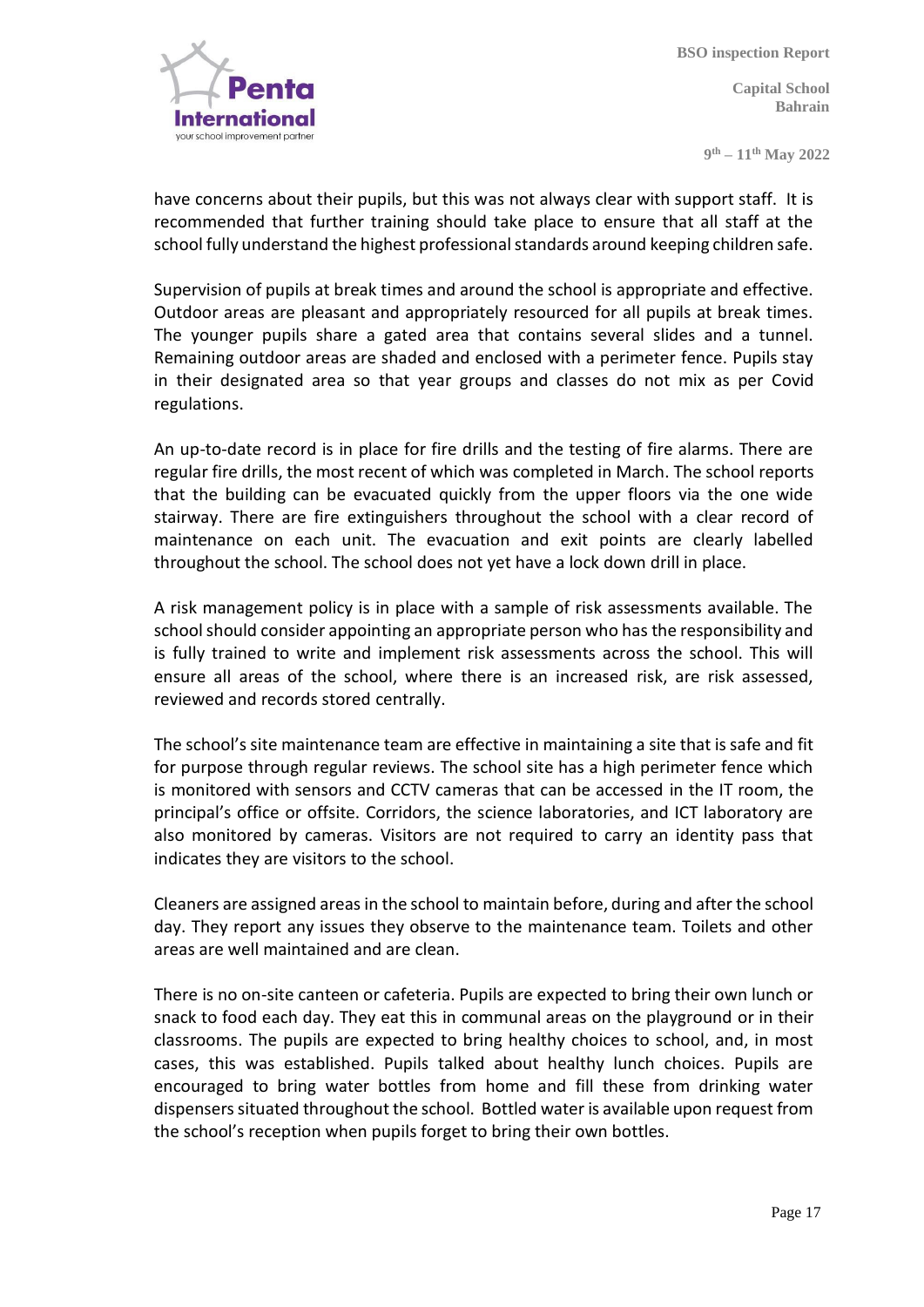

**Capital School Bahrain** 

**9 th – 11th May 2022** 

The school's nurse is situated in a well-equipped clinic central to the school and within proximity of the EYFS and KS1 areas. The nurse is qualified. She maintains pupils' records and deals with minor accidents and health issues within the school. She also administers medication in line with the school's policy. All staff are first aid trained. First aid boxes are placed strategically around the school and accompany all off site trips, including those to the Al Ahli sports facility used for PE lessons. The nurse ensures these are regularly restocked. Pupils enjoy 2 lessons of physical education each week. They have enjoyed sports days and taken part in local sporting tournaments. Pupils are physically active at break times.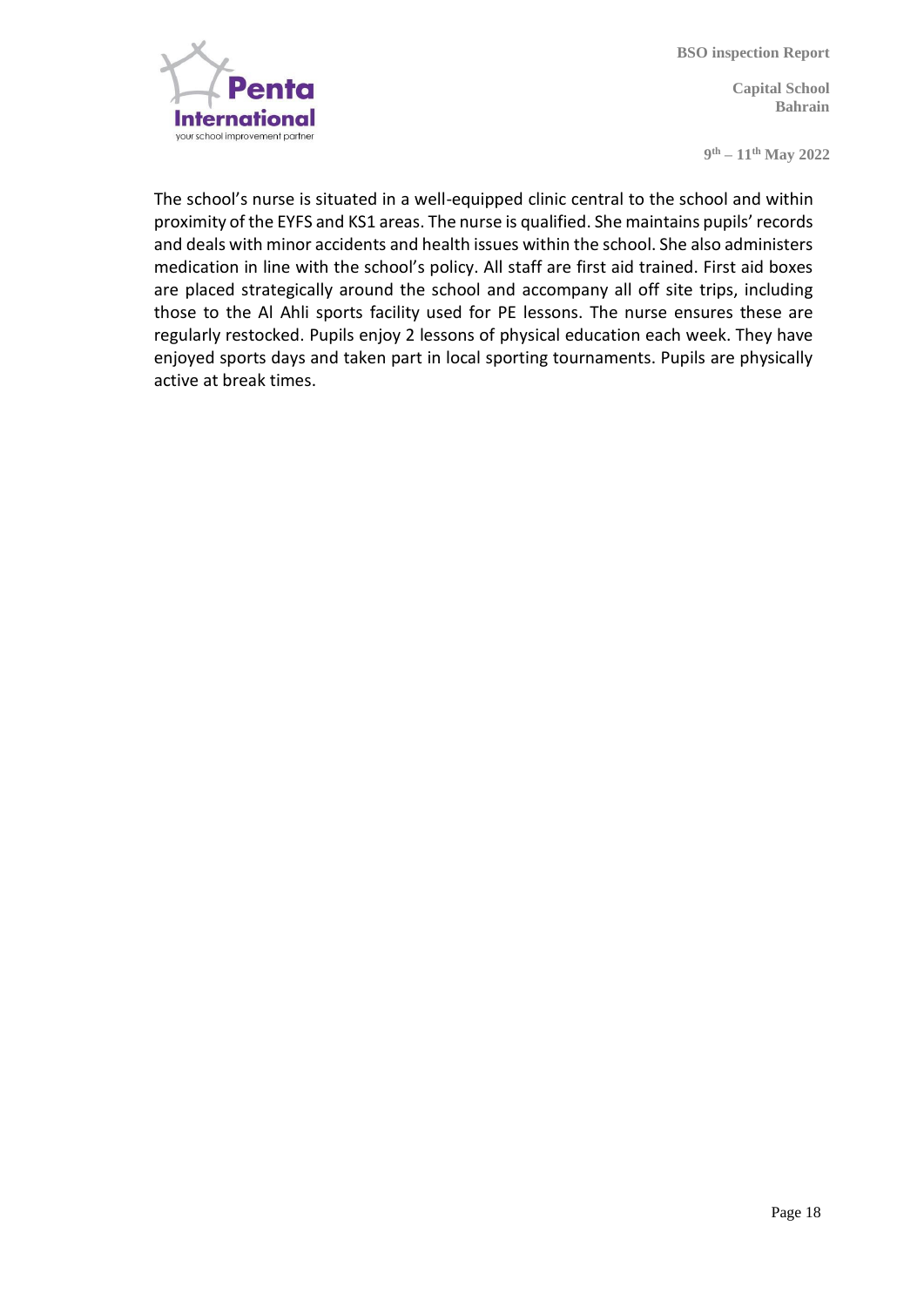**Capital School Bahrain** 

**9 th – 11th May 2022** 



#### *8. Standard 4* The suitability of the proprietor and staff

The suitability of the proprietor and staff meets the standards required for BSO.

All members of staff undergo appropriate checks by the ministry of education to ensure their suitability for the role when they are appointed to the school. There are robust systems in place to ensure staff at the school meet the ministry's requirements. Alongside checks completed by the ministry the school completes identity, qualifications and police checks, good conduct or DBS checks for all staff currently employed at the school. Staff who are new to the school are required to have a medical check.

Most teaching staff at the school are sourced from the UK. Qualifications are attested and ID is checked. For overseas staff extra checks are made regarding their suitability to work with children through enhanced disclosure and barring checks or international child protection certificates. Local staff must provide a good conduct certificate.

References were in place for all staff appointed to the school within the last 2 years. This includes teachers, administration staff and teaching assistants. These are held in individual files and on a single central record held centrally and by the HR manager in the school. The school ensures that all staff new to the school will need to supply at least two references, of which one is from the most recent place of work. These will be checked for authenticity. Information regarding staff who have left the school was also detailed on this record. All information is stored securely and confidentially.

Recruitment is made through an established UK provider on a website for overseas staff and through word of mouth for local staff. Advertisements to source new staff to the school state the school is committed to keeping children safe. The schools HR lead has completed a safer recruitment course online and is increasing her vigilance around the suitability of staff and her role in keeping children safe.

Induction processes take new staff through the policies and procedures related to keeping children safe that are stored on the school's computer systems. Induction for teaching staff includes guidance around the expectations of the school for activities such as lesson planning, lesson delivery, homework, marking, health safety, welfare, and hygiene issues. The school worked hard to ensure that new staff from overseas were well informed about the school's expectations and procedures, despite only being able to have meetings with groups of three at any one time. One positive aspect was housing staff in a hotel for 5 days to support the process. New teaching staff undergo an interim probationary review to ensure their suitability to the role.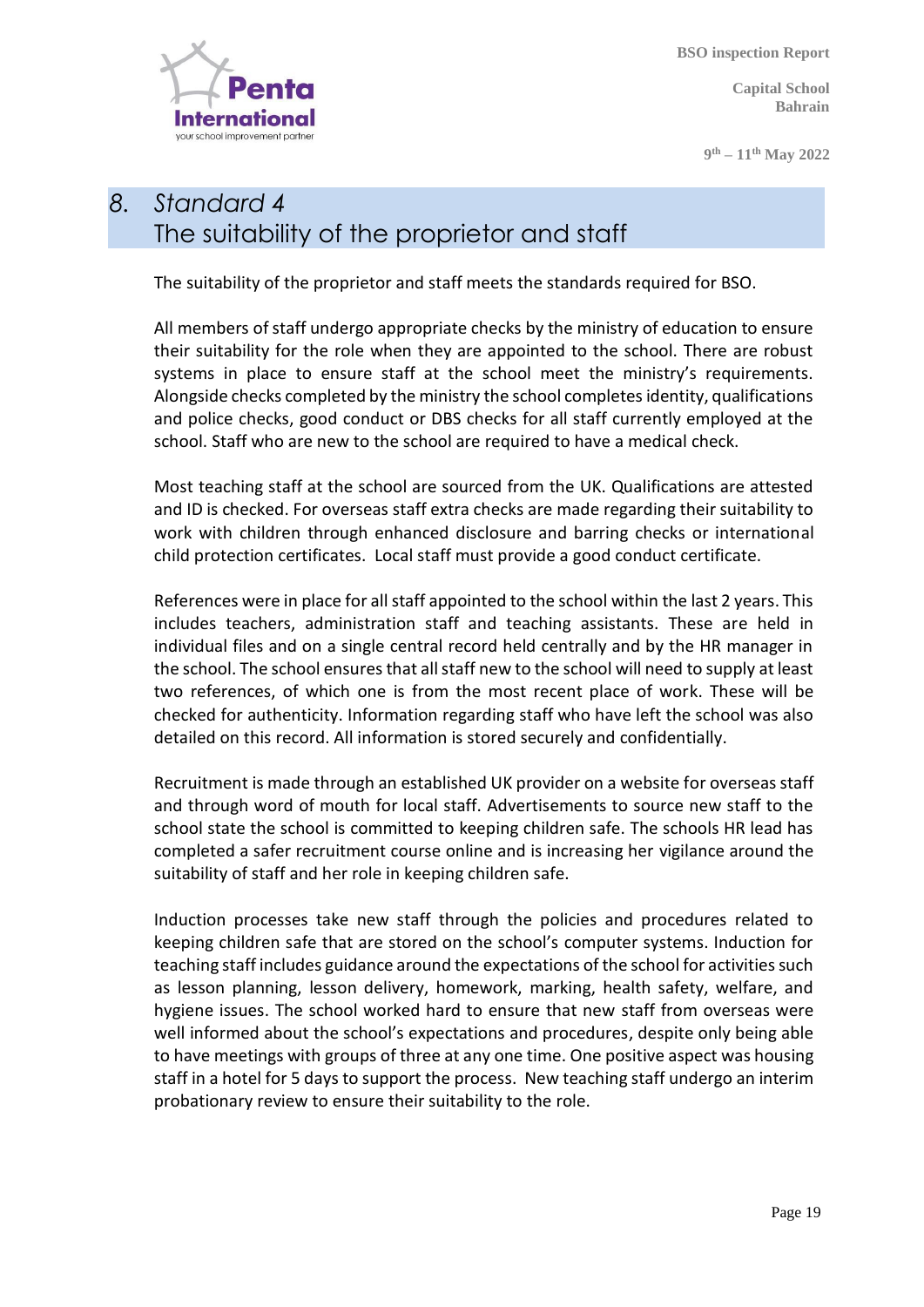

**9 th – 11th May 2022** 



#### *9. Standard 5* The premises and accommodation

The premises and accommodation meet BSO standards and are satisfactory.

The school site and buildings are well maintained despite the age of the building and use over time. Signage is clear and appropriate. The school site is tidy, clean, and organised. The school's buildings constitute one main building with three floors, and adjacent outbuildings for administration and year 7.

The ground floor hosts the reception area, principal's office, the school clinic and counsellor's room, and the classes for EYFS and year 1. Most classrooms on the first floor have outdoor access that leads to a shaded outdoor area. The school's clinic is well equipped and close to washrooms.

The outdoor provision for EYFS can be accessed from classrooms, but a height difference between the outdoor area and the classrooms made access more difficult via two steep steps. The EYFS outdoor area is equipped with large play equipment. The area is secure and gated. The EYFS teachers had not yet begun to provide a wider range of activities outdoors due to the restrictions around COVID. A further outdoor shaded area is also in use by year 1 pupils when the weather is not too hot.

All upper floors of the main building are accessed by one wide stairway with handrails. Classrooms for year 2 and 3 pupils are situated on the first floor along with a wellequipped ICT room. On the second-floor classrooms for year 4, 5 & 6 are provided along with a French room, staff room and the school's library. All floors have washrooms provided for the sole use of pupils, that are age appropriate and cleaned regularly.

The library space is not currently used due to COVID regulations but the librarian visits classrooms, manages classroom libraries and administers the pupils' use of the Collins online library. The library contains a mixture of English fiction and non-fiction, and a small selection of books in Arabic. All books have been organised by band colour to denote the level of reading ability required to read the book.

Outdoor areas are extensive in relation to the size of the school. The school has a large Astro turfed area for use when the weather is cooler. A further large unsurfaced area is adjacent to the school's main entrance gate for staff parking and for parents to drop off and pick up their children. Playgrounds around the school's main building are shaded and tidy. This area is also used for assemblies when the Covid restrictions are lifted.

There is no facility for indoor PE on site. The school utilises the Al Ahli sports centre which is adjacent to the school site. Pupils are supervised as they walk to access this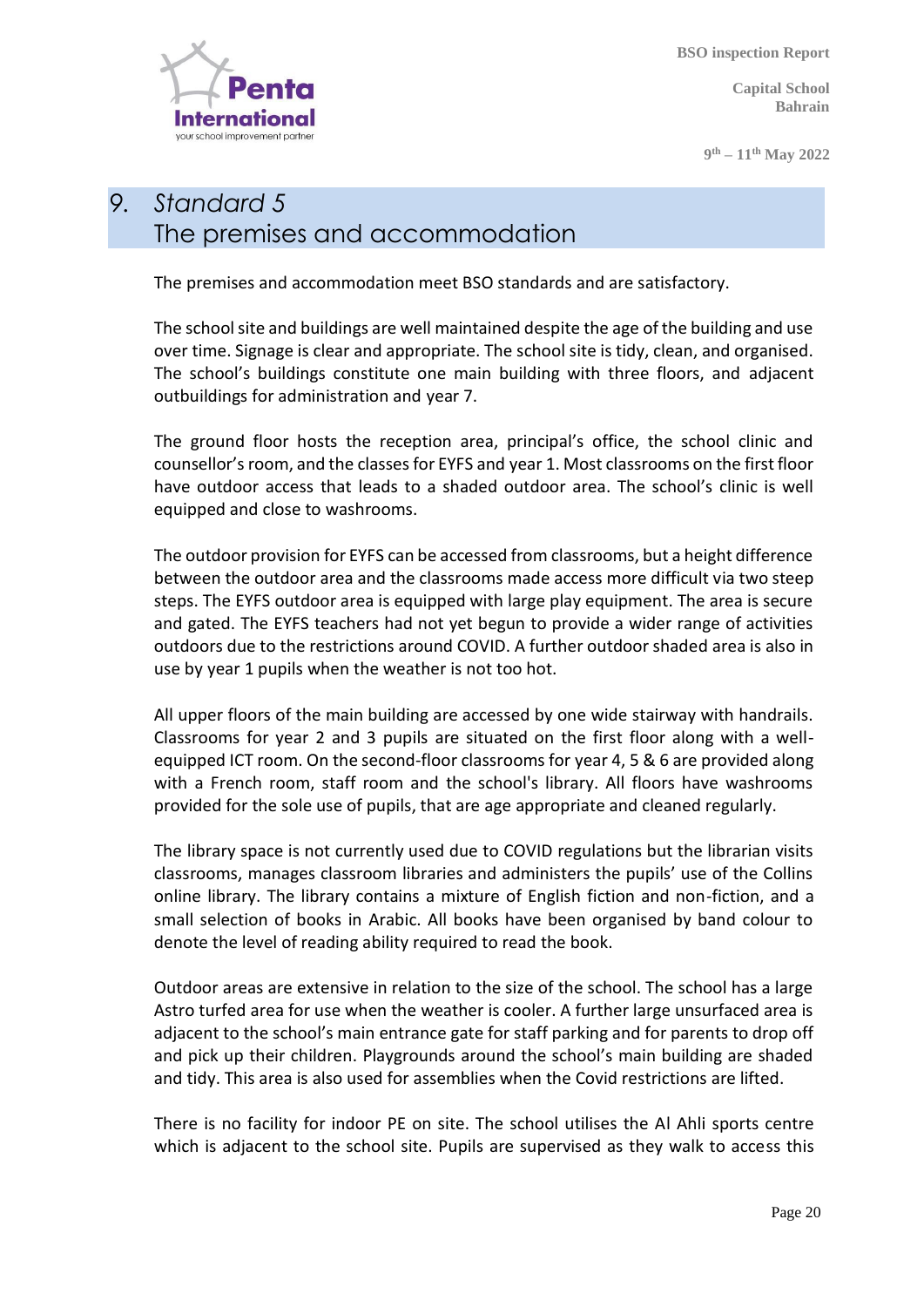

**Capital School Bahrain** 

**9 th – 11th May 2022** 

facility for timetabled PE lessons. This is a large sports hall with appropriate facilities for indoor PE, is air conditioned and suitable for use in the hot weather. However, the school does not have access to a swimming pool which restricts the provision of the full PE curriculum.

The classrooms are well resourced. Furniture is age appropriate, and materials are available to support the delivery of the curriculum. All classrooms have an interactive whiteboard at an appropriate height for pupils to access. Attractive displays of pupils' work enhance classroom and corridor areas. They are attractive and relevant to the work in classes or display information regarding school initiatives.

There are cleaners assigned to areas within the school who ensure classrooms and common areas are clean and hygienic. The school's exit and entrance points are secure and supervised appropriately at the start and the end of the school day. There is external lighting under each canopy at the entrance of the school. Ventilation and lighting are appropriate across the school.

There is very limited access for people with restricted mobility. There are no lifts in place to upper levels and a ramp is only available for ground floor access. The school has plans in place to move to a new site in August 2022 which will address some of the restrictions this site imposes.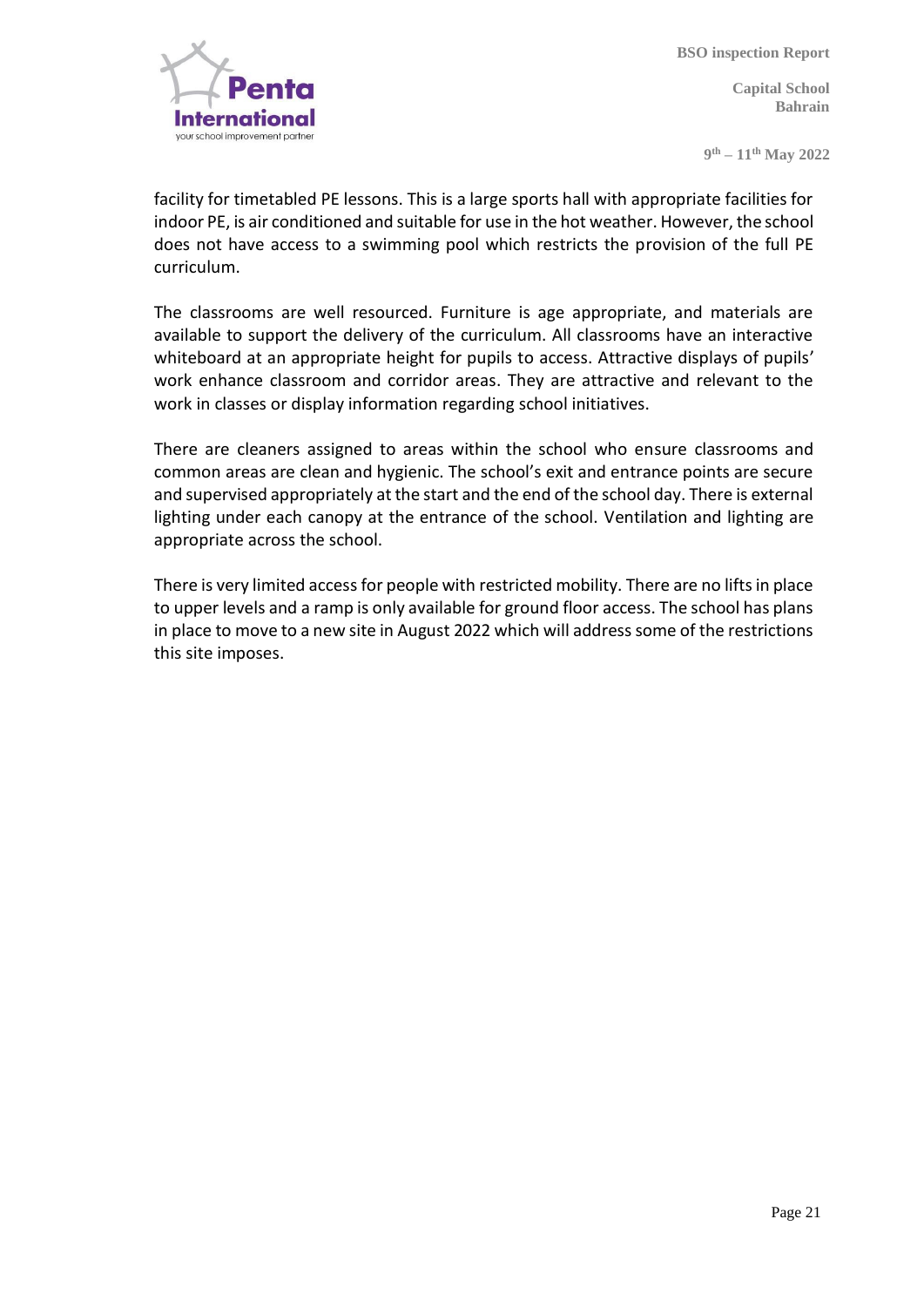

**Capital School Bahrain** 

**9 th – 11th May 2022** 

#### *10. Standard 6* Provision of information for parents, carers, and others

The provision of information for parents, carers and others is good and meets the standard.

School information is clearly shared on the school's website and in a parent handbook. Parents feel well informed via the school app, by phone and email. They reported that the communications from school are timely and appropriate. They particularly liked the school's app and explained that usually teachers respond very quickly to any issues raised. The principal also responds very quickly via emails so that parents feel that any issues are dealt with very effectively. The parent committee meets the principal once a month to talk about school events and ensures parents are informed.

Parents feel that the school provides a wealth of information regarding their child's performance in school. Reports are generated using a social media app that generates a detailed online report against each individual pupil's performance. This gives a clear indication of the pupil's strengths and areas of success. It clearly states where homework has not been completed and reports on performances in tests. The use of this has impacted on improving pupils' behaviour and helped to ensure parents are regularly updated. Particularly with the oldest pupils.

All pupils also receive a termly progress report card that details their child's attainment. Across the school a judgement by the class teacher is awarded for each subject using the terms 'working above', 'working at' or 'working towards' and indicates the associated level of ability. Pupils in the early years receive a termly report card that details their attainment of the early learning goals. An end of year report details the child's overall academic achievement and effort grades and contains detailed comments by the teacher.

A parent committee is in place, and this also ensures parents are kept updated with school events and information related to the school. Weekly school newsletters and the annual school yearbook ensures parents are fully informed about the life of the school. The weekly newsletter contains details around school events and celebrates pupils' success across the school.

The school counsellor has been a welcome addition to the school and parents talked about how the school counsellor supports individual pupils as well as working with groups of pupils. Parents felt that the counsellor was a good link between home and school as the counsellor will contact parents to ensure parents know about their child's well-being at school. This includes academic issues such as failure to complete homework and contacting parents when pupils are absent from school.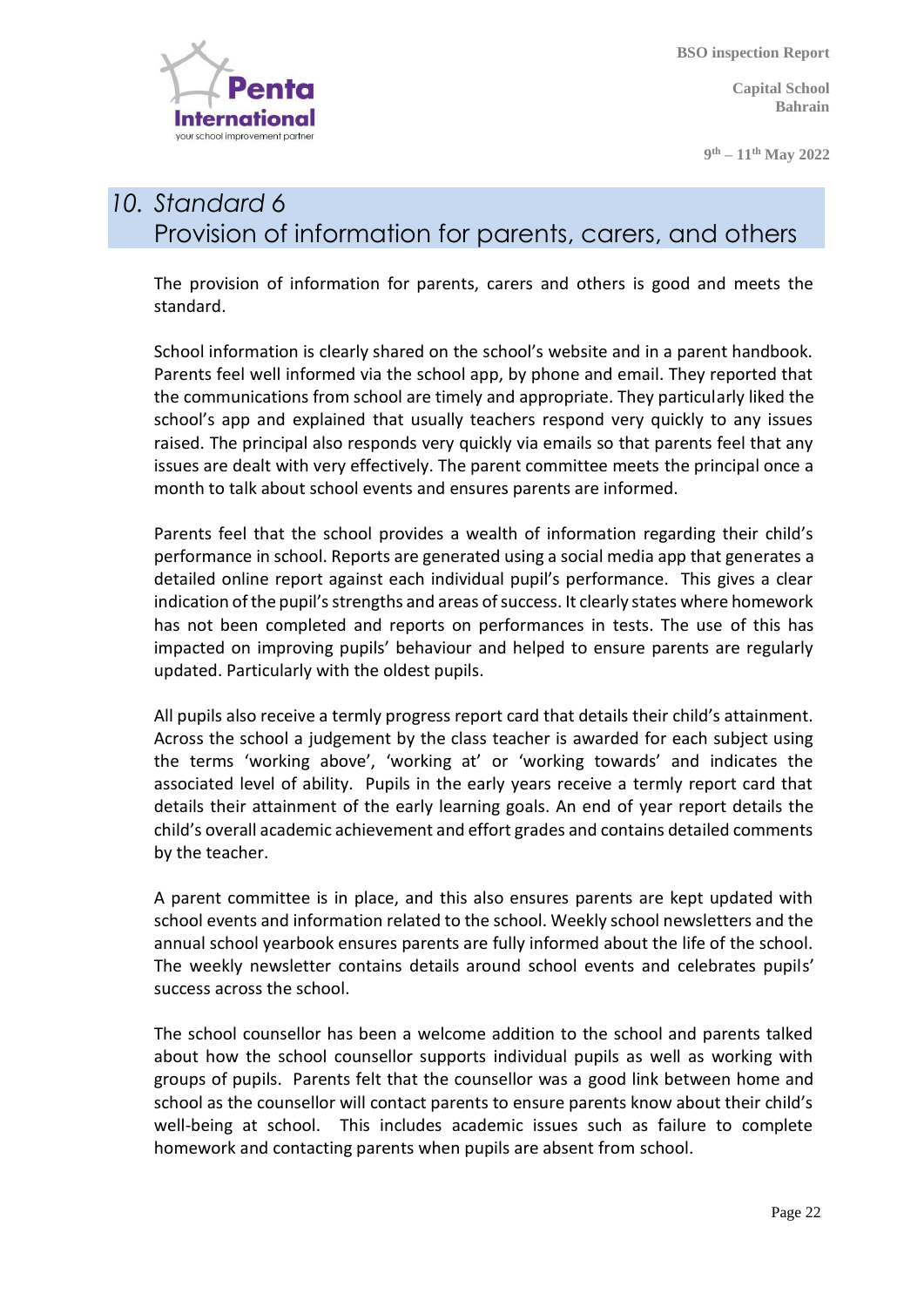

**Capital School Bahrain** 

**9 th – 11th May 2022** 

The school's website contains information about admissions, school fees, and school uniforms. It is up to date. The school website has a parent handbook link, previous BSO report and the school newsletter. The school calendar and events are also available shared on the website.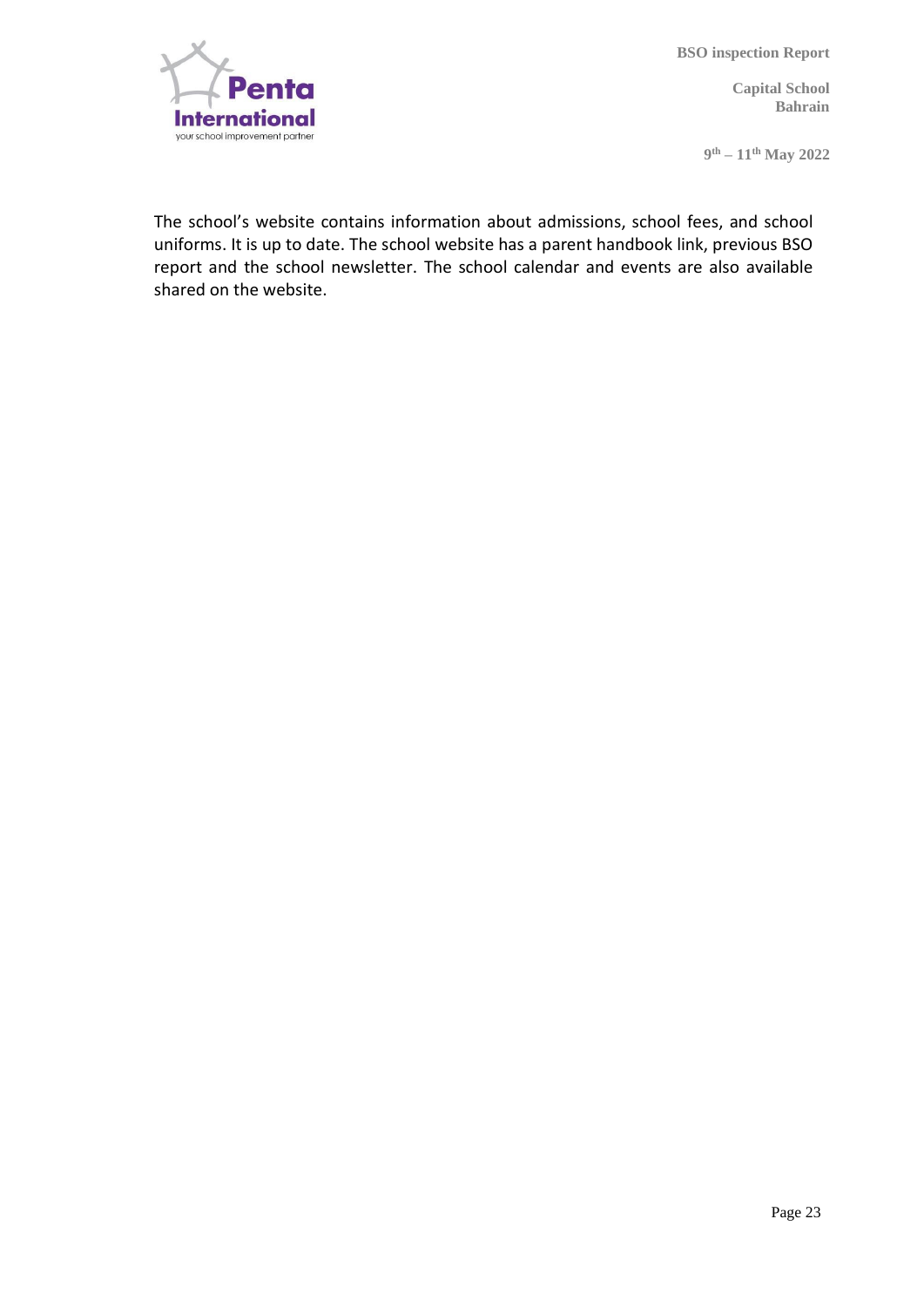**Capital School Bahrain** 

**9 th – 11th May 2022** 



#### *11. Standard 7* The school's procedure for handling complaints

The school's procedure for handling complaints meets BSO standards.

The school has a written complaints policy that details the steps that are to be taken in the event of a complaint made to the school. The policy explains how to deal with an informal complaint and where this cannot be resolved, the steps that are to be taken to resolve complaints as formal complaints. There are three steps to deal with a formal complaint. This must first be raised in writing with the school's principal. If the complaint is regarding the school's principal, then the matter passes directly to stage 2. There is a clear timescale of 10 days for the school's principal to respond to a complaint. If the matter is not resolved, then the issue is raised with the school's chairman of the board.

The chairman has 15 working days to respond to the complainant. If the matter remains unresolved then a complaints committee is created to investigate the matter and an investigating officer is appointed who is independent to the management of the school. The complainant has the right to be accompanied to this meeting and the result of this meeting is the final stage offered by the school. Parents also have the option to raise a complaint to the ministry of education. The school shares this information with parents alongside the policy which is on the school's website.

The school and parents reported that formal complaints are extremely rare and resolved quickly. They like the 'open door' policy at the beginning and end of the school day where class teachers and the school's principal are available to speak to parents if required. Bilingual staff can assist with translations if required. Parents reported that the principal is easily approachable and listens to their concerns. Complaints and informal concerns are managed very effectively and meet the needs of the parents and pupils at the school. The school stated that complaints were extremely rare and as such the complaints log is empty.

The complaints policy did not clarify clearly the steps staff need to take to raise complaints; there is also no staff grievance policy.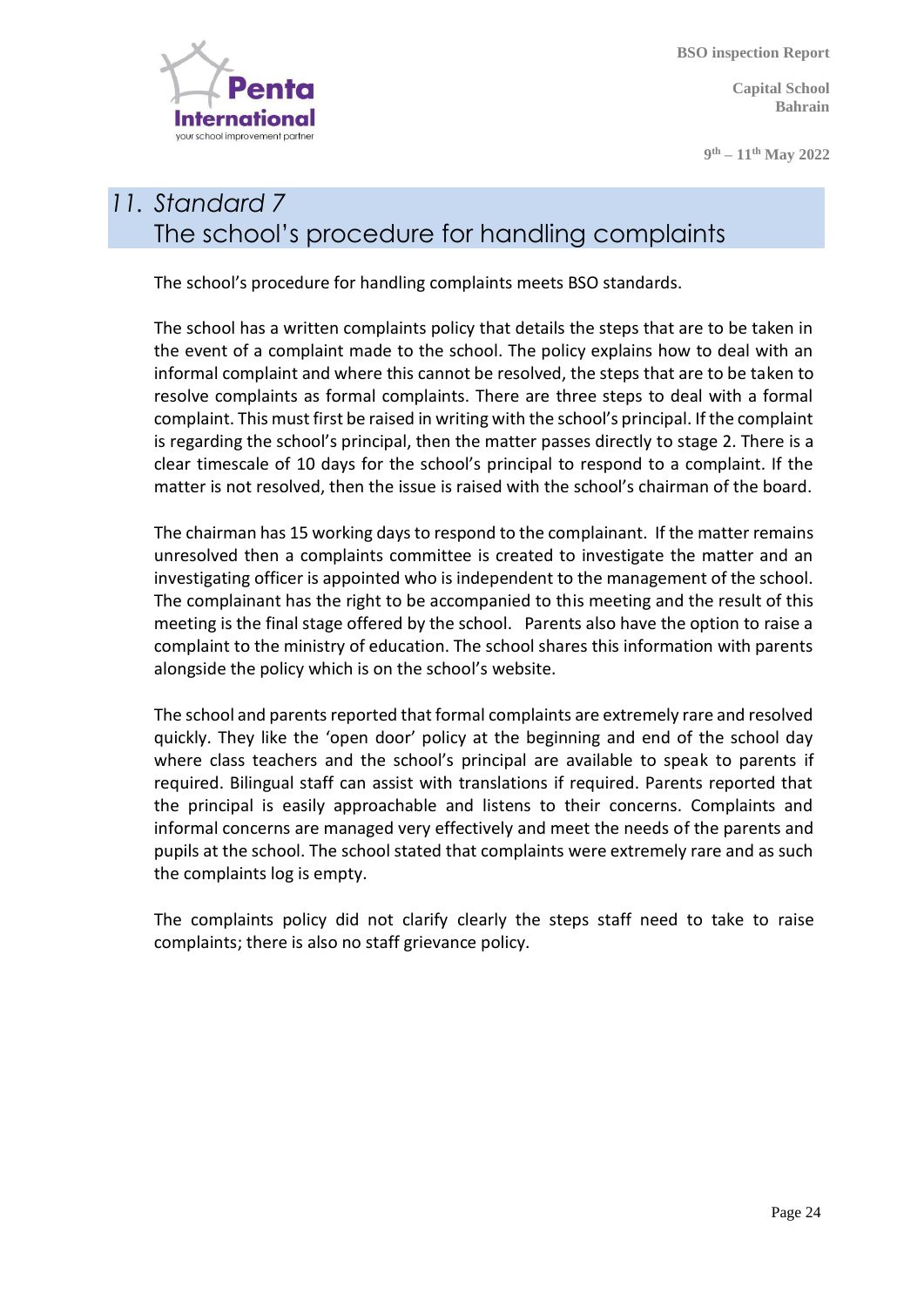**Capital School Bahrain** 

**9 th – 11th May 2022** 



#### *12. Standard 8* Leadership and management of the school

The quality of leadership and management of the school is good and meets the standard.

The quality of leadership and management of the school is good. The school's principal and board of governors have a clear vision for the school and are keen to support the school through a period of extensive change as the school grows and moves to its new accommodation.

The schools board of governor's replicates that of UK schools in that a parent representative and staff representative are elected to the board. The board also constitutes a financial controller and officer with responsibility for health and safety, along with the school's owner who is the chair of the board. They are regularly informed by the school's principal, through detailed monthly reports and meetings, on the school's performance.

A school development plan is in place which identifies the school's priorities. Action plans are in place for each key stage. There is a strong focus on staff appraisal and systems replicate those used in UK schools. Observations of lessons, book scrutiny, and planning is overseen by newly appointed key stage leaders and the school's principal. The principal at the school understands the areas of strength within the school staff because of her close monitoring of teaching and support staff. This is beginning to be used more effectively to develop the school further and share good practice across the school.

The school draws upon outside support through the British Schools of the Middle East and staff have recently attended online conferences. School staff have also shared professional development opportunities with other schools within Bahrain. The staff have access to an online resource of professional development opportunities along with weekly staff meetings. These have recently led training on planning, report writing and flipped learning.

At the time of the inspection there was no deputy head teacher or subject leaders in place. The newly appointed key stage leaders have not yet had time to have an impact across the whole school and need to work further with the school's principal to develop the strengths of the school's leadership team. The early years foundation stage leader who is new to the school this term has had a significant impact leading on staff training in the foundation stage. So that teachers and teaching assistants in EYFS talked about learning new approaches around teaching and assessment in EYFS, in a timely, supportive, and relevant manner. Leaders in other areas of the school have also made a